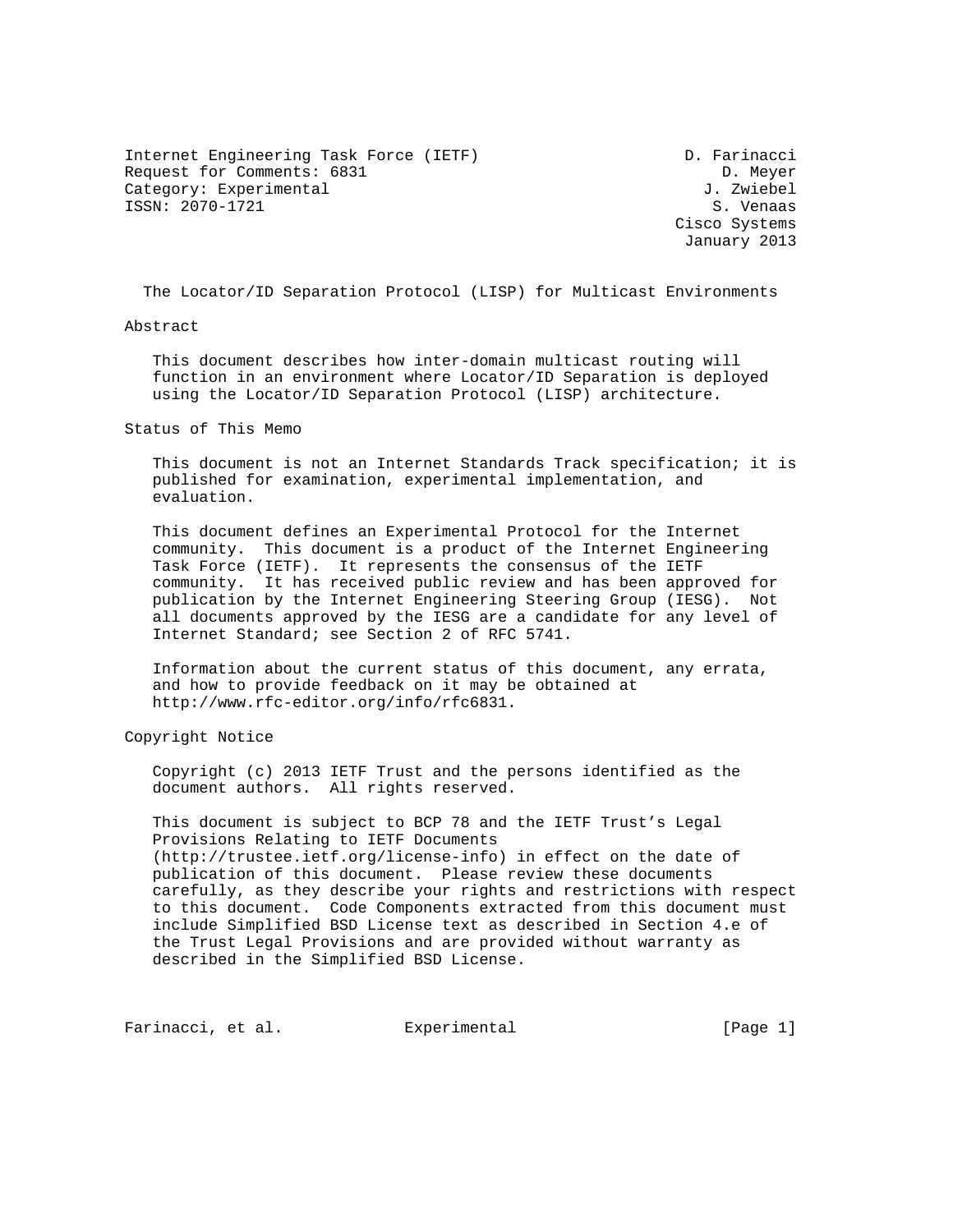Table of Contents

| $1$ .                                                        |  |  |
|--------------------------------------------------------------|--|--|
| 2.                                                           |  |  |
| 3.                                                           |  |  |
| 4.                                                           |  |  |
| Source Addresses versus Group Addresses 10<br>5.             |  |  |
| Locator Reachability Implications on LISP-Multicast 11<br>б. |  |  |
| Multicast Protocol Changes 12<br>7.                          |  |  |
| 8. LISP-Multicast Data-Plane Architecture 14                 |  |  |
| ITR Forwarding Procedure 15<br>8.1.                          |  |  |
| 8.1.1. Multiple RLOCs for an ITR 15                          |  |  |
| 8.1.2. Multiple ITRs for a LISP Source Site 15               |  |  |
| 8.2. ETR Forwarding Procedure 16                             |  |  |
| 8.3. Replication Locations 16                                |  |  |
| 9. LISP-Multicast Interworking 17                            |  |  |
| 9.1. LISP and Non-LISP Mixed Sites 17                        |  |  |
| 9.1.1. LISP Source Site to Non-LISP Receiver Sites 18        |  |  |
| 9.1.2. Non-LISP Source Site to Non-LISP Receiver Sites 20    |  |  |
| 9.1.3. Non-LISP Source Site to Any Receiver Site 20          |  |  |
| 9.1.4. Unicast LISP Source Site to Any Receiver Sites 21     |  |  |
| 9.1.5. LISP Source Site to Any Receiver Sites 21             |  |  |
| 9.2. LISP Sites with Mixed Address Families 22               |  |  |
| 9.3. Making a Multicast Interworking Decision 24             |  |  |
| 10. Considerations When RP Addresses Are Embedded in Group   |  |  |
|                                                              |  |  |
| 11. Taking Advantage of Upgrades in the Core 25              |  |  |
|                                                              |  |  |
|                                                              |  |  |
|                                                              |  |  |
|                                                              |  |  |
| 15.1. Normative References 26                                |  |  |
| 15.2. Informative References 27                              |  |  |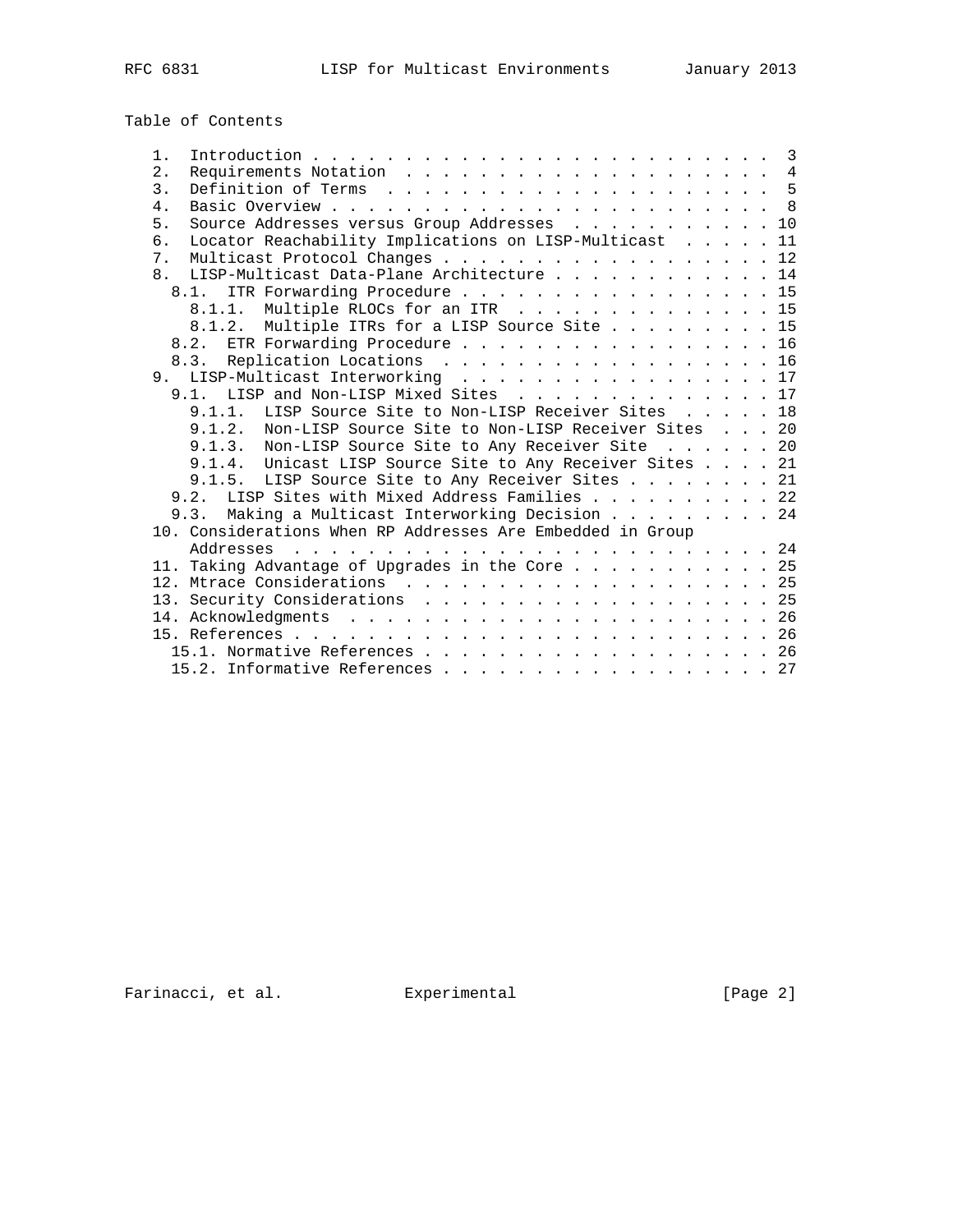## 1. Introduction

 The Locator/ID Separation Protocol [RFC6830] architecture provides a mechanism to separate out Identification and Location semantics from the current definition of an IP address. By creating two namespaces, an Endpoint ID (EID) namespace used by sites and a Routing Locator (RLOC) namespace used by core routing, the core routing infrastructure can scale by doing topological aggregation of routing information.

 Since LISP creates a new namespace, a mapping function must exist to map a site's EID-Prefixes to its associated Locators. For unicast packets, both the source address and destination address must be mapped. For multicast packets, only the source address needs to be mapped. The destination group address doesn't need to be mapped because the semantics of an IPv4 or IPv6 group address are logical in nature and not topology dependent. Therefore, this specification focuses on mapping a source EID address of a multicast flow during distribution tree setup and packet delivery.

This specification will address the following scenarios:

- 1. How a multicast source host in a LISP site sends multicast packets to receivers inside of its site as well as to receivers in other sites that are LISP enabled.
- 2. How inter-domain (or between LISP sites) multicast distribution trees are built and how forwarding of multicast packets leaving a source site toward receivers sites is performed.
- 3. What protocols are affected and what changes are required to such multicast protocols.
- 4. How ASM-mode (Any Source Multicast), SSM-mode (Single Source Multicast), and Bidir-mode (Bidirectional Shared Trees) service models will operate.
- 5. How multicast packet flow will occur for multiple combinations of LISP-enabled and non-LISP-enabled source and receiver sites. For example:
	- A. How multicast packets from a source host in a LISP site are sent to receivers in other sites when they are all non-LISP sites.
	- B. How multicast packets from a source host in a LISP site are sent to receivers in both LISP-enabled sites and non-LISP sites.

Farinacci, et al. Experimental [Page 3]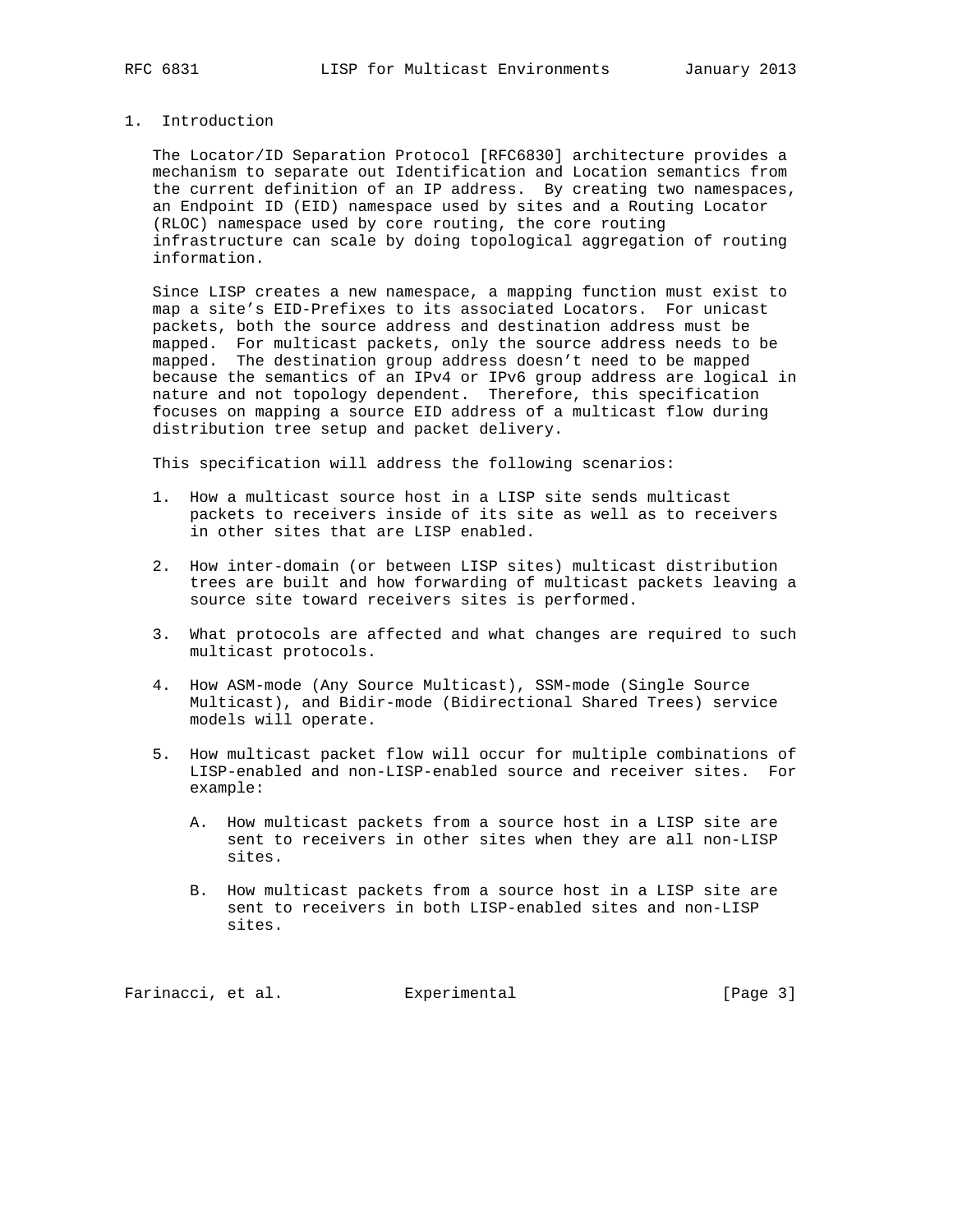- C. How multicast packets from a source host in a non-LISP site are sent to receivers in other sites when they are all LISP enabled sites.
- D. How multicast packets from a source host in a non-LISP site are sent to receivers in both LISP-enabled sites and non-LISP sites.

 This specification focuses on what changes are needed to the multicast routing protocols to support LISP-Multicast as well as other protocols used for inter-domain multicast, such as Multiprotocol BGP (MBGP) [RFC4760]. The approach proposed in this specification requires no packet format changes to the protocols and no operational procedural changes to the multicast infrastructure inside of a site when all sources and receivers reside in that site, even when the site is LISP enabled. That is, internal operation of multicast is unchanged, regardless of whether or not the site is LISP enabled or whether or not receivers exist in other sites that are LISP enabled.

 Therefore, we see only operational (and not protocol) changes for PIM-ASM [RFC4601], Multicast Source Discovery Protocol (MSDP) [RFC3618], and PIM-SSM [RFC4607]. BIDIR-PIM [RFC5015], which typically does not run in an inter-domain environment, is not addressed in depth in this RFC.

 Also, the current version of this specification does not describe multicast-based Traffic Engineering (TE) relative to the TE-ITR (TE-based Ingress Tunnel Router) and TE-ETR (TE-based Egress Tunnel Router) descriptions in [RFC6830]. Further work is also needed to determine the detailed behavior for multicast Proxy-ITRs (mPITRs) (Section 9.1.3), mtrace (Section 12), and locator reachability (Section 6). Finally, further deployment and experimentation would be useful to understand the real-life performance of the LISP- Multicast solution. For instance, the design optimizes for minimal state and control traffic in the core, but can in some cases cause extra multicast traffic to be sent Section 8.1.2.

 Issues and concerns about the deployment of LISP for Internet traffic are discussed in [RFC6830]. Section 12 of that document provides additional issues and concerns raised by this document.

2. Requirements Notation

 The key words "MUST", "MUST NOT", "REQUIRED", "SHALL", "SHALL NOT", "SHOULD", "SHOULD NOT", "RECOMMENDED", "MAY", and "OPTIONAL" in this document are to be interpreted as described in [RFC2119].

Farinacci, et al. Experimental Farinacci [Page 4]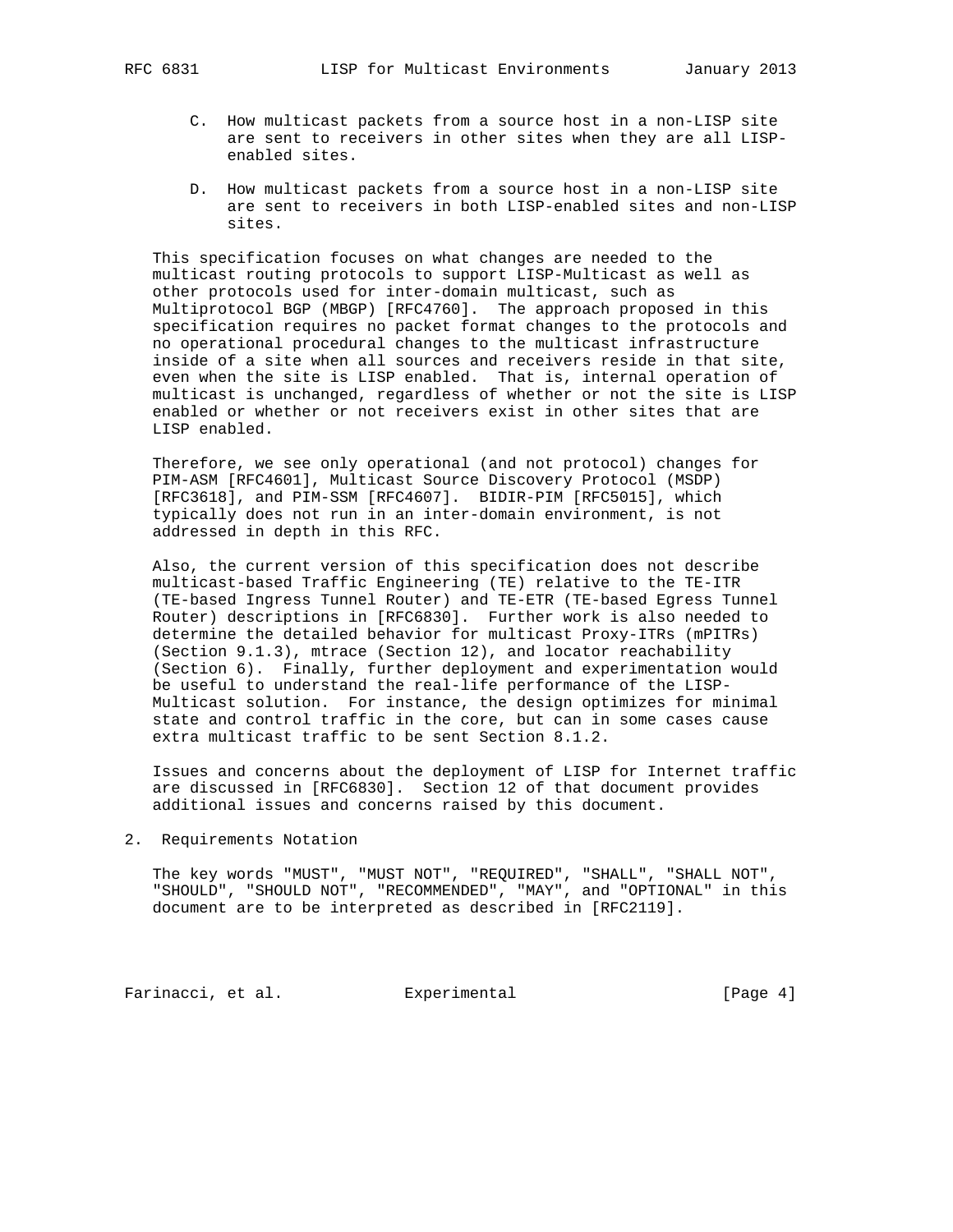#### 3. Definition of Terms

 The terminology in this section is consistent with the definitions in [RFC6830] but is extended specifically to deal with the application of the terminology to multicast routing.

- LISP-Multicast: a reference to the design in this specification. That is, when any site that is participating in multicast communication has been upgraded to be a LISP site, the operation of control-plane and data-plane protocols is considered part of the LISP-Multicast architecture.
- Endpoint ID (EID): a 32-bit (for IPv4) or 128-bit (for IPv6) value used in the source address field of the first (most inner) LISP header of a multicast packet. The host obtains a destination group address the same way it obtains one today, as it would when it is a non-LISP site. The source EID is obtained via existing mechanisms used to set a host's "local" IP address. An EID is allocated to a host from an EID-Prefix block associated with the site in which the host is located. An EID can be used by a host to refer to another host, as when it joins an SSM (S-EID,G) route using IGMP version 3 [RFC4604]. LISP uses Provider-Independent (PI) blocks for EIDs; such EIDs MUST NOT be used as LISP RLOCs. Note that EID blocks may be assigned in a hierarchical manner, independent of the network topology, to facilitate scaling of the mapping database. In addition, an EID block assigned to a site may have site-local structure (subnetting) for routing within the site; this structure is not visible to the global routing system.
- Routing Locator (RLOC): the IPv4 or IPv6 address of an Ingress Tunnel Router (ITR), the router in the multicast source host's site that encapsulates multicast packets. It is the output of an EID-to-RLOC mapping lookup. An EID maps to one or more RLOCs. Typically, RLOCs are numbered from topologically aggregatable blocks that are assigned to a site at each point to which it attaches to the global Internet; where the topology is defined by the connectivity of provider networks, RLOCs can be thought of as Provider-Assigned (PA) addresses. Multiple RLOCs can be assigned to the same ITR device or to multiple ITR devices at a site.
- Ingress Tunnel Router (ITR): a router that accepts an IP multicast packet with a single IP header (more precisely, an IP packet that does not contain a LISP header). The router treats this "inner" IP destination multicast address opaquely so it doesn't need to perform a map lookup on the group address because it is topologically insignificant. The router then prepends an "outer" IP header with one of its globally routable RLOCs as the source address field. This RLOC is known to other multicast receiver

Farinacci, et al. Experimental [Page 5]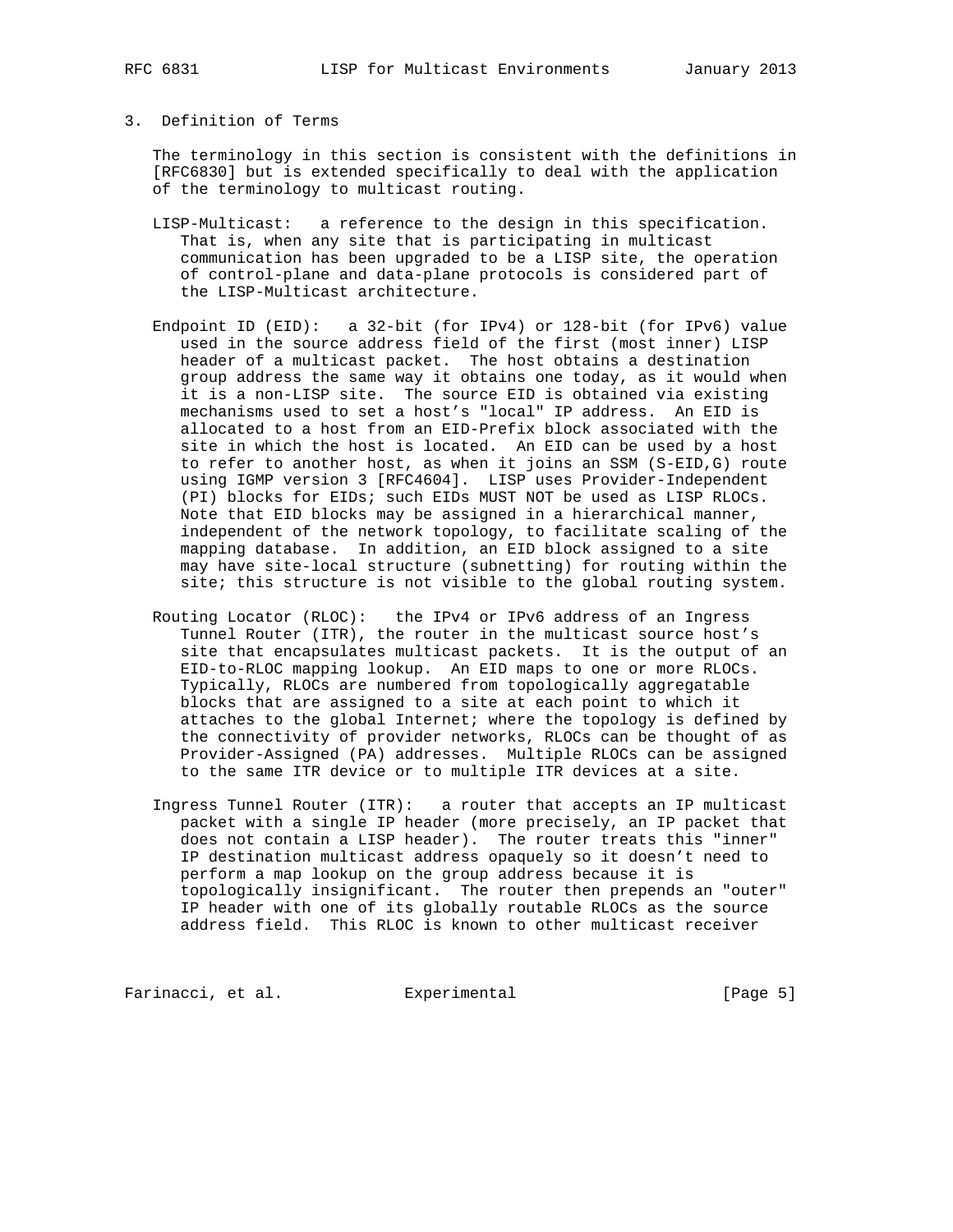sites that have used the mapping database to join a multicast tree for which the ITR is the root. In general, an ITR receives IP packets from site end-systems on one side and sends LISP encapsulated multicast IP packets out all external interfaces that have been joined.

 An ITR would receive a multicast packet from a source inside of its site when 1) it is on the path from the multicast source to internally joined receivers, or 2) when it is on the path from the multicast source to externally joined receivers.

- Egress Tunnel Router (ETR): a router that is on the path from a multicast source host in another site to a multicast receiver in its own site. An ETR accepts a PIM Join/Prune message from a site-internal PIM router destined for the source's EID in the multicast source site. The ETR maps the source EID in the Join/ Prune message to an RLOC address based on the EID-to-RLOC mapping. This sets up the ETR to accept multicast encapsulated packets from the ITR in the source multicast site. A multicast ETR decapsulates multicast encapsulated packets and replicates them on interfaces leading to internal receivers.
- xTR: is a reference to an ITR or ETR when direction of data flow is not part of the context description. xTR refers to the router that is the tunnel endpoint; it is used synonymously with the term "tunnel router". For example, "an xTR can be located at the Customer Edge (CE) router" means that both ITR and ETR functionality can be at the CE router.
- LISP Header: a term used in this document to refer to the outer IPv4 or IPv6 header, a UDP header, and a LISP header. An ITR prepends headers, and an ETR strips headers. A LISP-encapsulated multicast packet will have an "inner" header with the source EID in the source field, an "outer" header with the source RLOC in the source field, and the same globally unique group address in the destination field of both the inner and outer header.
- (S,G) State: the formal definition is in the PIM Sparse Mode [RFC4601] specification. For this specification, the term is used generally to refer to multicast state. Based on its topological location, the (S,G) state that resides in routers can be either (S-EID,G) state (at a location where the (S,G) state resides) or (S-RLOC,G) state (in the Internet core).

Farinacci, et al. Experimental [Page 6]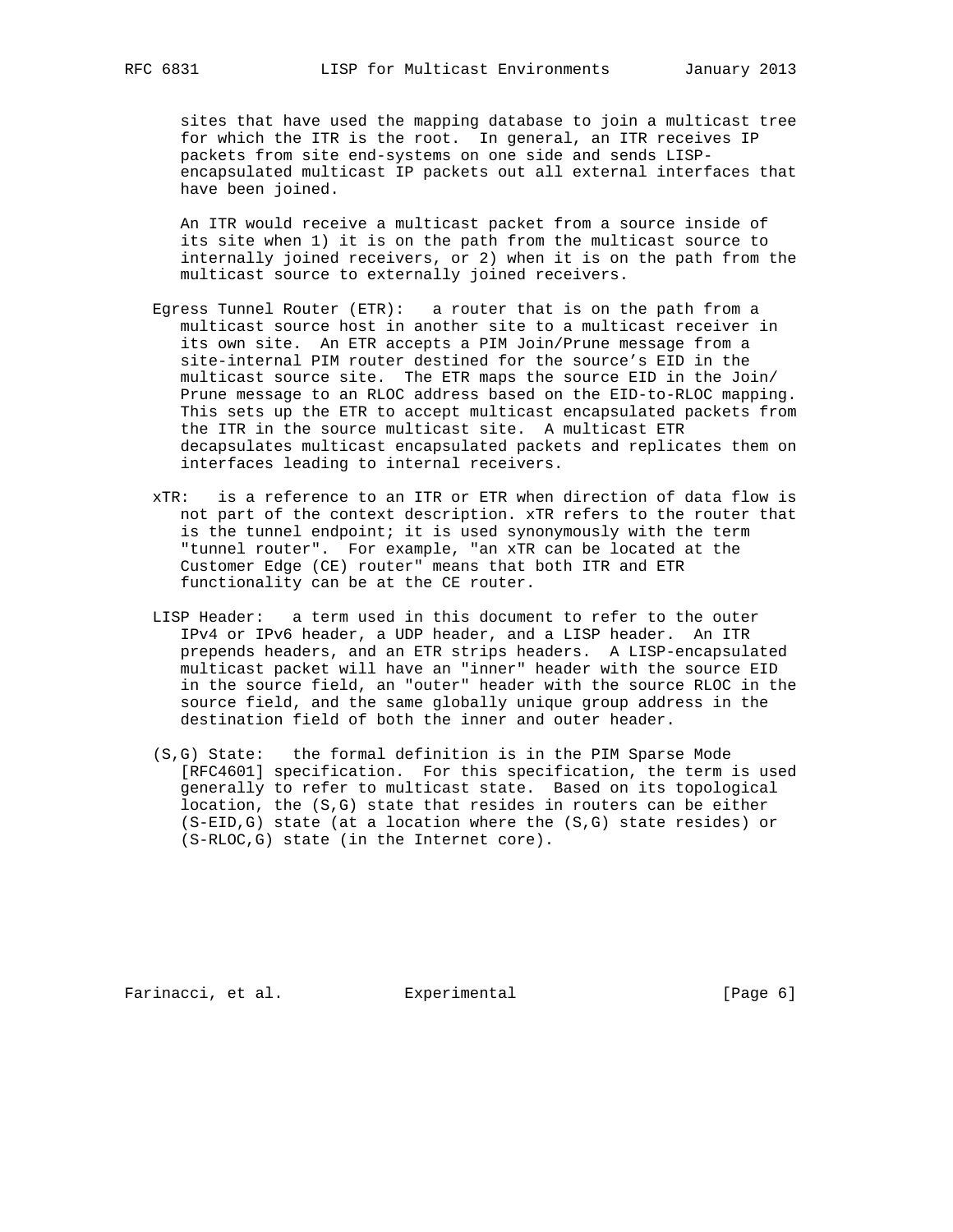- - (S-EID,G) State: refers to multicast state in multicast source and receiver sites where S-EID is the IP address of the multicast source host (its EID). An S-EID can appear in an IGMPv3 report, an MSDP SA message or a PIM Join/Prune message that travels inside of a site.
	- (S-RLOC,G) State: refers to multicast state in the core where S is a source locator (the IP address of a multicast ITR) of a site with a multicast source. The (S-RLOC,G) is mapped from the (S-EID,G) entry by doing a mapping database lookup for the EID- Prefix that S-EID maps to. An S-RLOC can appear in a PIM Join/ Prune message when it travels from an ETR to an ITR over the Internet core.
	- uLISP Site: a unicast-only LISP site according to [RFC6830] that has not deployed the procedures of this specification and, therefore, for multicast purposes, follows the procedures from Section 9. A uLISP site can be a traditional multicast site.
	- LISP Site: a unicast LISP site (uLISP Site) that is also multicast capable according to the procedures in this specification.
	- mPETR: this is a multicast proxy-ETR that is responsible for advertising a very coarse EID-Prefix to which non-LISP and uLISP sites can target their (S-EID,G) PIM Join/Prune messages. mPETRs are used so LISP source multicast sites can send multicast packets using source addresses from the EID namespace. mPETRs act as Proxy-ETRs for supporting multicast routing in a LISP infrastructure. It is likely a uPITR [RFC6832] and an mPETR will be co-located since the single device advertises a coarse EID- Prefix in the underlying unicast routing system.
	- Mixed Locator-Sets: this is a Locator-Set for a LISP database mapping entry where the RLOC addresses in the Locator-Set are in both IPv4 and IPv6 format.
	- Unicast Encapsulated PIM Join/Prune Message: this is a standard PIM Join/Prune message (LISP-encapsulated with destination UDP port 4341) that is sent by ETRs at multicast receiver sites to an ITR at a multicast source site. This message is sent periodically as long as there are interfaces in the OIF-list for the (S-EID,G) entry for which the ETR is joining.
	- OIF-list: this is notation to describe the outgoing interface list a multicast router stores per multicast routing table entry so it knows on which interfaces to replicate multicast packets.

Farinacci, et al. Experimental [Page 7]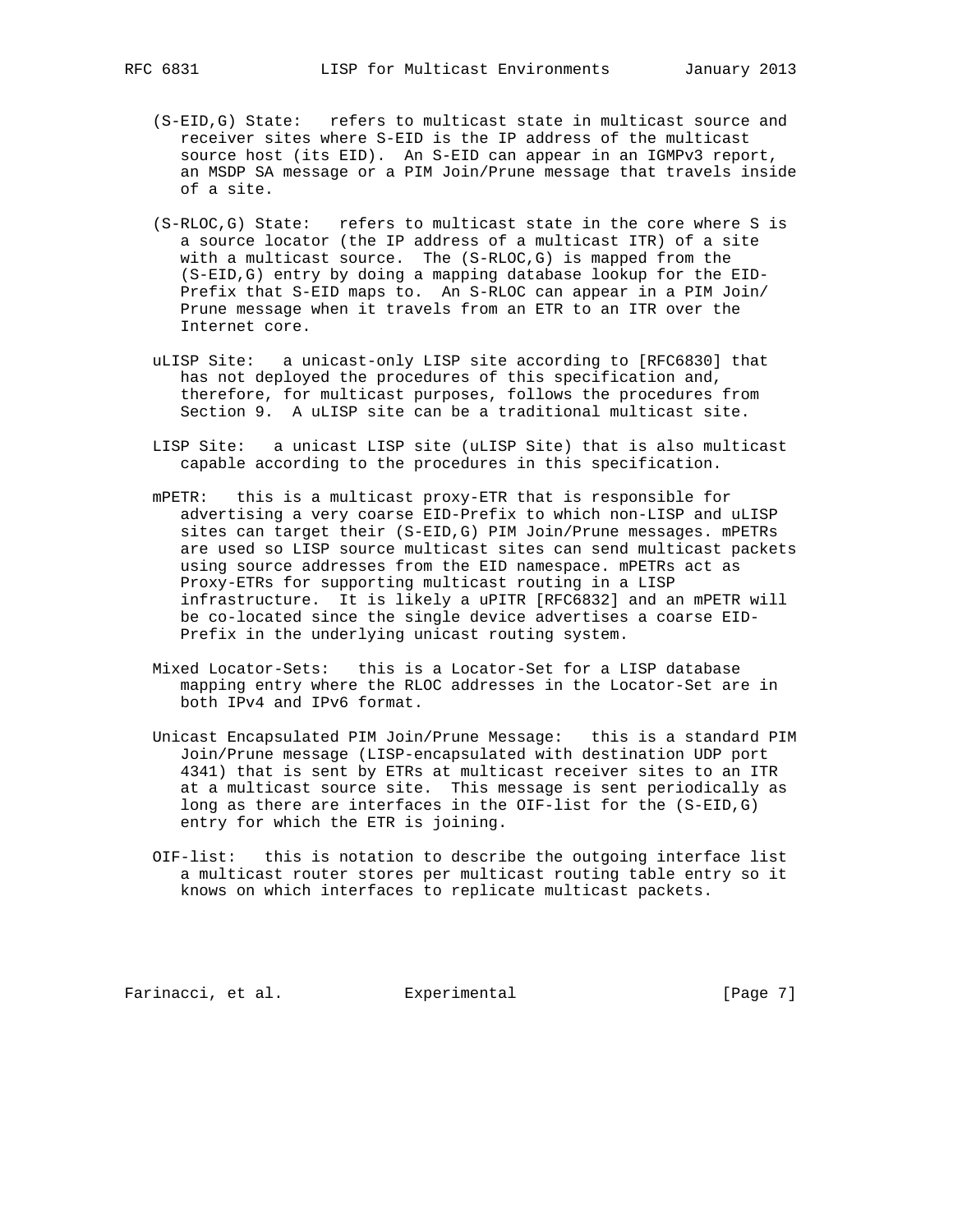- RPF: Reverse Path Forwarding is a procedure used by multicast routers. A router will accept a multicast packet for forwarding if the packet was received on the path that the router would use to forward unicast packets to the multicast packet's source.
- 4. Basic Overview

 LISP, when used for unicast routing, increases the site's ability to control ingress traffic flows. Egress traffic flows are controlled by the IGP in the source site. For multicast, the IGP coupled with PIM can decide which path multicast packets ingress. By using the Traffic Engineering features of LISP [RFC6830], a multicast source site can control the egress of its multicast traffic. By controlling the priorities of Locators from a mapping database entry, a source multicast site can control which way multicast receiver sites join to the source site.

 At this point in time, there is no requirement for different Locator- Sets, priority, and weight policies for multicast than there is for unicast. However, when Traffic Engineering policies are different for unicast versus multicast flows, it will be desirable to use multicast-based priority and weight values in Map-Reply messages.

 The fundamental multicast forwarding model is to encapsulate a multicast packet into another multicast packet. An ITR will encapsulate multicast packets received from sources that it serves in a LISP-Multicast header. The destination group address from the inner header is copied to the destination address of the outer header. The inner source address is the EID of the multicast source host and the outer source address is the RLOC of the encapsulating ITR.

 The LISP-Multicast architecture will follow this high-level protocol and operational sequence:

- 1. Receiver hosts in multicast sites will join multicast content the way they do today -- they use IGMP. When they use IGMPv3 where they specify source addresses, they use source EIDs; that is, they join (S-EID,G). If the multicast source is external to this receiver site, the PIM Join/Prune message flows toward the ETRs, finding the shortest exit (that is, the closest exit for the Join/Prune message and the closest entrance for the multicast packet to the receiver).
- 2. The ETR does a mapping database lookup for S-EID. If the mapping is cached from a previous lookup (from either a previous Join/ Prune for the source multicast site or a unicast packet that went to the site), it will use the RLOC information from the mapping.

Farinacci, et al. Experimental Farinacci [Page 8]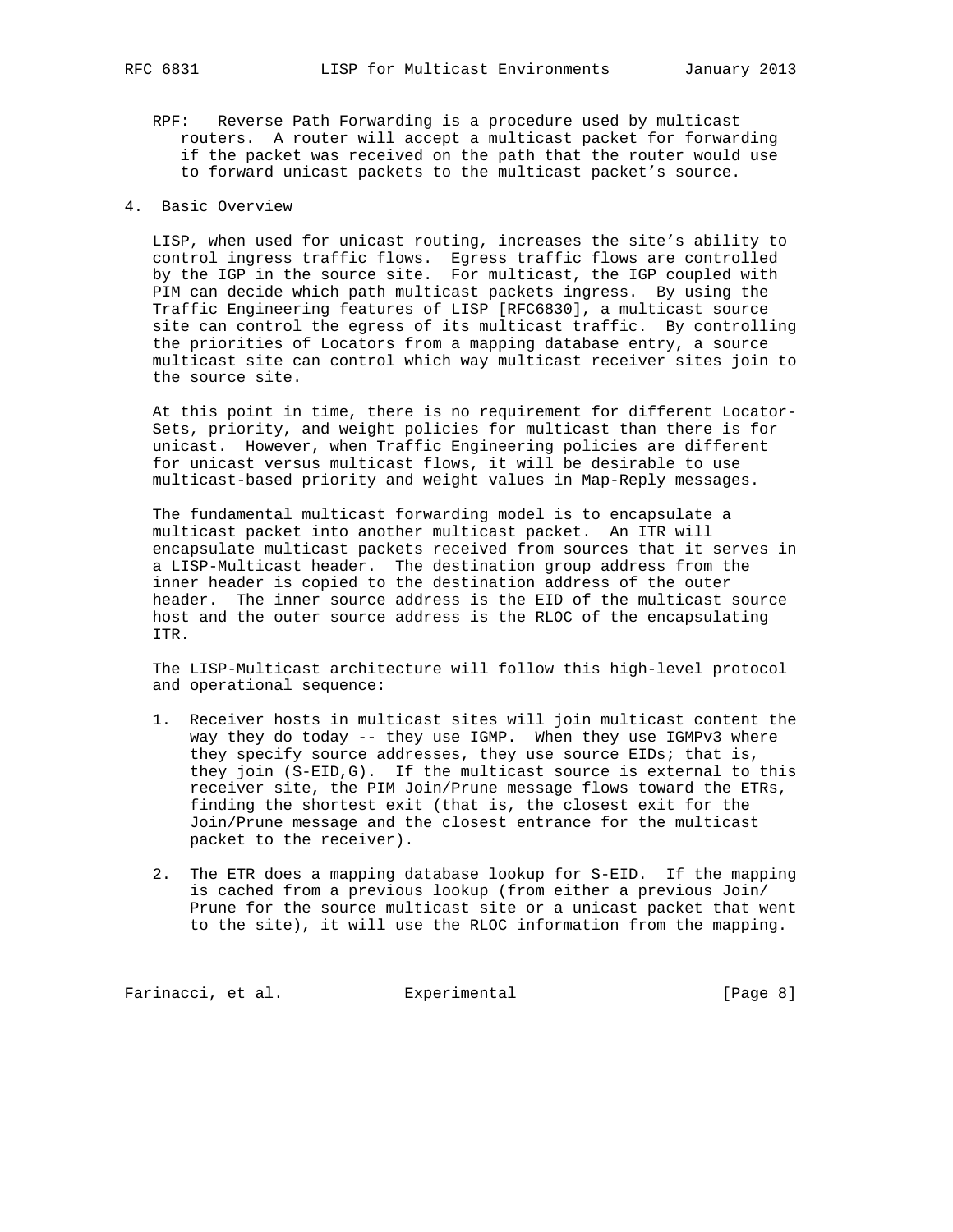The ETR will use the same priority and weighting mechanism as for unicast. So, the source site can decide which way multicast packets egress.

- 3. The ETR will build two PIM Join/Prune messages, one that contains an (S-EID,G) entry that is unicast to the ITR that matches the RLOC the ETR selects, and the other that contains an (S-RLOC,G) entry so the core network can create multicast state from this ETR to the ITR.
- 4. When the ITR gets the unicast Join/Prune message (see Section 3 for formal definition), it will process (S-EID,G) entries in the message and propagate them inside of the site where it has explicit routing information for EIDs via the IGP. When the ITR receives the (S-RLOC,G) PIM Join/Prune message, it will process it like any other join it would get in today's Internet. The S-RLOC address is the IP address of this ITR.
- 5. At this point, there is (S-EID,G) state from the joining host in the receiver multicast site to the ETR of the receiver multicast site. There is (S-RLOC,G) state across the core network from the ETR of the multicast receiver site to the ITR in the multicast source site and (S-EID,G) state in the source multicast site. Note, the (S-EID,G) state is the same S-EID in each multicast site. As other ETRs join the same multicast tree, they can join through the same ITR (in which case the packet replication is done in the core) or a different ITR (in which case the packet replication is done at the source site).
- 6. When a packet is originated by the multicast host in the source site, the packet will flow to one or more ITRs that will prepend a LISP header. By copying the group address to the outer destination address field, the ITR inserts its own locator address in the outer source address field. The ITR will look at its (S-RLOC,G) state, where S-RLOC is its own locator address, and replicate the packet on each interface on which an (S-RLOC,G) join was received. The core has (S-RLOC,G) so where fan-out occurs to multiple sites, a core router will do packet replication.
- 7. When either the source site or the core replicates the packet, the ETR will receive a LISP packet with a destination group address. It will decapsulate packets because it has receivers for the group. Otherwise, it would not have received the packets because it would not have joined. The ETR decapsulates and does an (S-EID,G) lookup in its multicast Forwarding Information Base (FIB) to forward packets out one or more interfaces to forward the packet to internal receivers.

Farinacci, et al. Experimental [Page 9]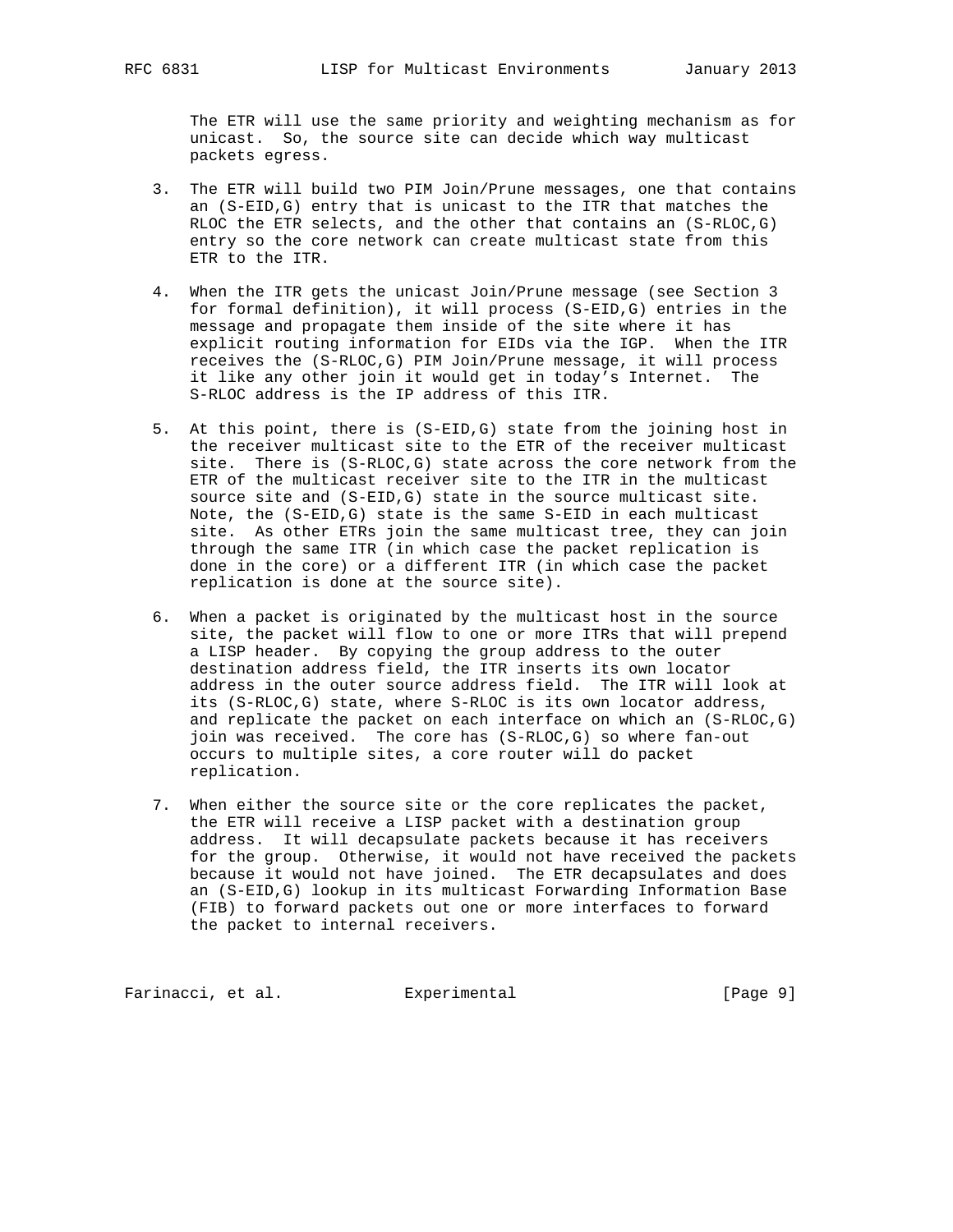This architecture is consistent and scalable with the architecture presented in [RFC6830] where multicast state in the core operates on Locators, and multicast state at the sites operates on EIDs.

 Alternatively, [RFC6830] also has a mechanism where (S-EID,G) state can reside in the core through the use of RPF Vectors [RFC5496] in PIM Join/Prune messages. However, few PIM implementations support RPF Vectors, and LISP should avoid S-EID state in the core. See Section 5 for details.

 However, some observations can be made on the algorithm above. The control plane can scale but at the expense of sending data to sites that may have not joined the distribution tree where the encapsulated data is being delivered. For example, one site joins (S-EID1,G), and another site joins (S-EID2,G). Both EIDs are in the same multicast source site. Both multicast receiver sites join to the same ITR with state (S-RLOC,G) where S-RLOC is the RLOC for the ITR. The ITR joins both (S-EID1,G) and (S-EID2,G) inside of the site. The ITR receives (S-RLOC,G) joins and populates the OIF-list state for the (S-RLOC,G) entry. Since both (S-EID1,G) and (S-EID2, G) map to the one (S-RLOC,G), packets will be delivered by the core to both multicast receiver sites even though each have joined a single source-based distribution tree. This behavior is a consequence of the many-to-one mapping between S-EIDs and a S-RLOC.

 There is a possible solution to this problem that reduces the number of many-to-one occurrences of (S-EID,G) entries aggregating into a single (S-RLOC,G) entry. If a physical ITR can be assigned multiple RLOC addresses and these addresses are advertised in mapping database entries, then ETRs at receiver sites have more RLOC address options and therefore can join different (RLOC,G) entries for each (S-EID,G) entry joined at the receiver site. It would not scale to have a one to-one relationship between the number of S-EID sources at a source site and the number of RLOCs assigned to all ITRs at the site, but "n" can reduce to a smaller number in the "n-to-1" relationship. And in turn, this reduces the opportunity for data packets to be delivered to sites for groups not joined.

5. Source Addresses versus Group Addresses

 Multicast group addresses don't have to be associated with either the EID or RLOC namespace. They actually are a namespace of their own that can be treated as logical with relatively opaque allocation. So, by their nature, they don't detract from an incremental deployment of LISP-Multicast.

Farinacci, et al. Experimental [Page 10]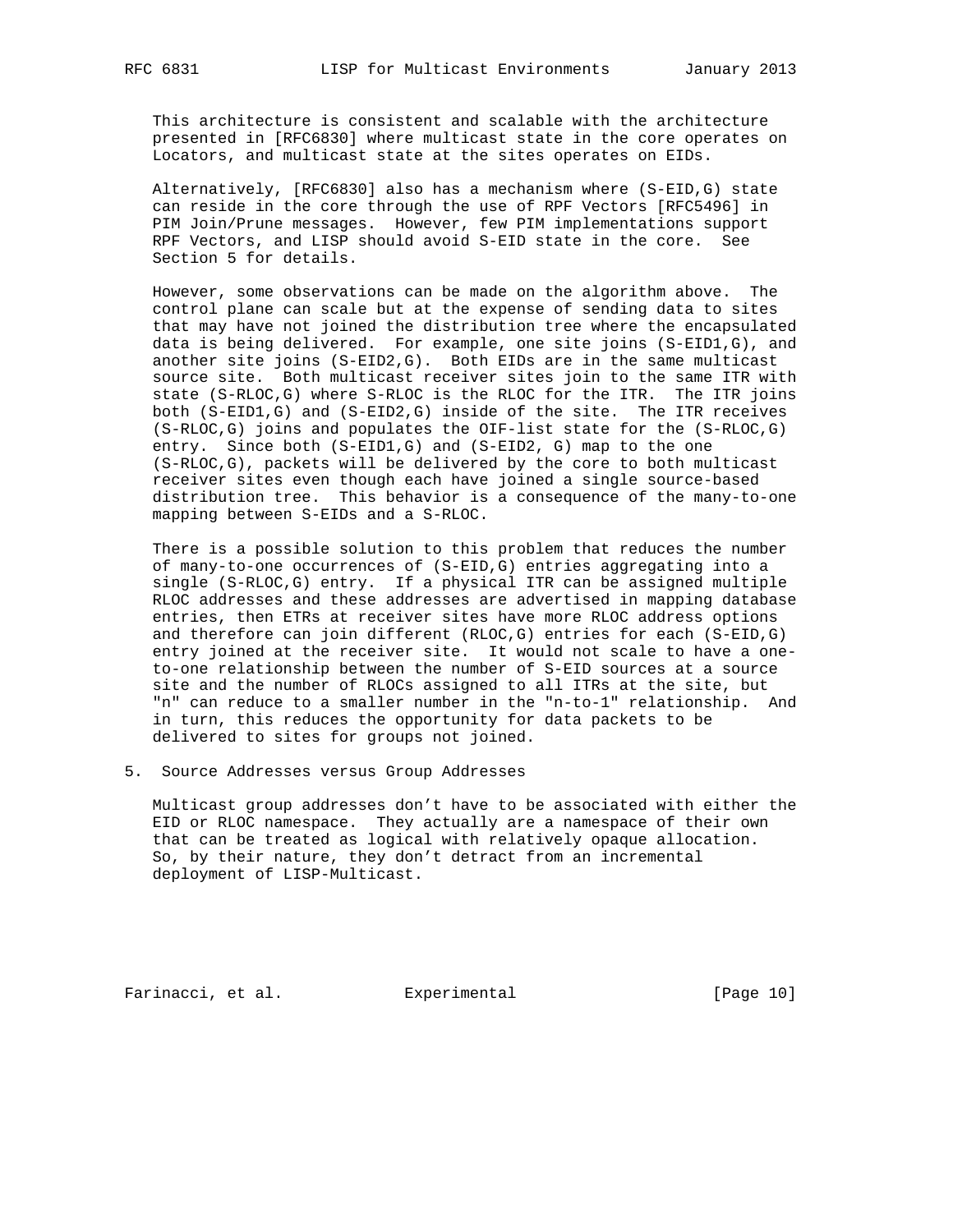As for source addresses, as in the unicast LISP scenario, there is a decoupling of identification from location. In a LISP site, packets are originated from hosts using their allocated EIDs. EID addresses are used to identify the host as well as where in the site's topology the host resides but not how and where it is attached to the Internet.

 Therefore, when multicast distribution tree state is created anywhere in the network on the path from any multicast receiver to a multicast source, EID state is maintained at the source and receiver multicast sites, and RLOC state is maintained in the core. That is, a multicast distribution tree will be represented as a 3-tuple of  $\{(S-ELD,G) (S-RLOC,G) (S-ELD,G)\}\$ , where the first element of the 3-tuple is the state stored in routers from the source to one or more ITRs in the source multicast site; the second element of the 3-tuple is the state stored in routers downstream of the ITR, in the core, to all LISP receiver multicast sites; and the third element in the 3-tuple is the state stored in the routers downstream of each ETR, in each receiver multicast site, reaching each receiver. Note that (S-EID,G) is the same in both the source and receiver multicast sites.

 The concatenation/mapping from the first element to the second element of the 3-tuples is done by the ITR, and from the second element to the third element is done at the ETRs.

6. Locator Reachability Implications on LISP-Multicast

 Multicast state as it is stored in the core is always (S,G) state as it exists today or (S-RLOC,G) state as it will exist when LISP sites are deployed. The core routers cannot distinguish one from the other. They don't need to because it is state that uses RPF against the core routing tables in the RLOC namespace. The difference is where the root of the distribution tree for a particular source is. In the traditional multicast core, the source S is the source host's IP address. For LISP-Multicast, the source S is a single ITR of the multicast source site.

 An ITR is selected based on the LISP EID-to-RLOC mapping used when an ETR propagates a PIM Join/Prune message out of a receiver multicast site. The selection is based on the same algorithm an ITR would use to select an ETR when sending a unicast packet to the site. In the unicast case, the ITR can change on a per-packet basis depending on the reachability of the ETR. So, an ITR can change relatively easily using local reachability state. However, in the multicast case, when an ITR becomes unreachable, new distribution tree state must be built because the encapsulating root has changed. This is more significant than an RPF-change event, where any router would typically locally

Farinacci, et al. Experimental [Page 11]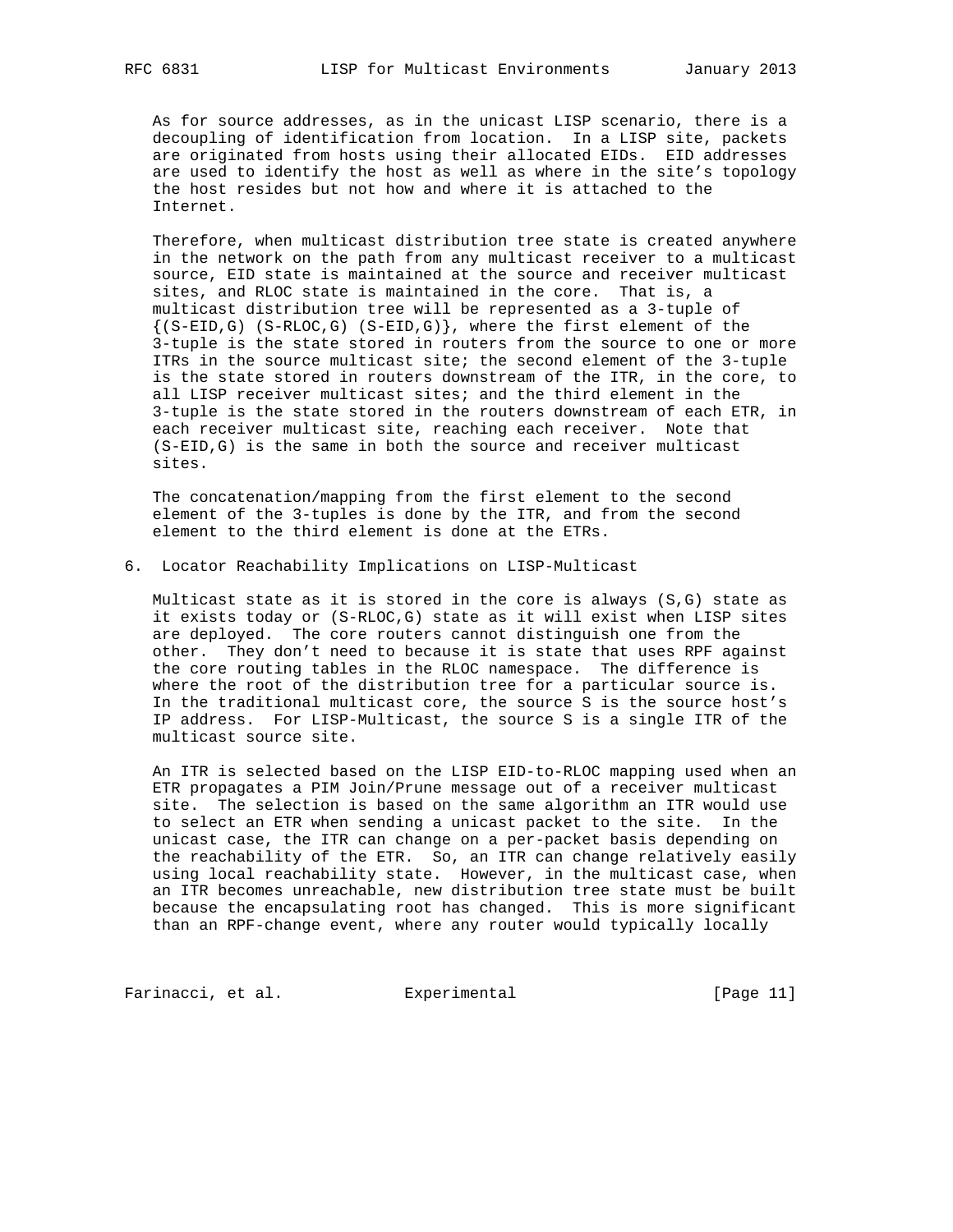change its RPF-interface for its existing tree state. But when an encapsulating LISP-Multicast ITR goes unreachable, new distribution state must be built and reflect the new encapsulator. Therefore, when an ITR goes unreachable, all ETRs that are currently joined to that ITR will have to trigger a new Join/Prune message for (S-RLOC,G) to the new ITR as well as send a unicast encapsulated Join/Prune message telling the new ITR which (S-EID,G) is being joined.

 This issue can be mitigated by using anycast addressing for the ITRs, so the problem does reduce to an RPF change in the core, but still requires a unicast encapsulated Join/Prune message to tell the new ITR about (S-EID,G). The problem with this approach is that the ETR really doesn't know when the ITR has changed, so the new anycast ITR will get the (S-EID,G) state only when the ETR sends it the next time during its periodic sending procedures.

7. Multicast Protocol Changes

 A number of protocols are used today for inter-domain multicast routing:

- IGMPv1-v3, MLDv1-v2: These protocols [RFC4604] do not require any changes for LISP-Multicast for two reasons. One is that they are link-local and not used over site boundaries, and the second is that they advertise group addresses that don't need translation. Where source addresses are supplied in IGMPv3 and Multicast Listener Discovery version 2 (MLDv2) messages, they are semantically regarded as EIDs and don't need to be converted to RLOCs until the multicast tree-building protocol, such as PIM, is received by the ETR at the site boundary. Addresses used for IGMP and MLD come out of the source site's allocated addresses, which are therefore from the EID namespace.
- MBGP: Even though the Multiprotocol Extensions for BGP-4 (MBGP) [RFC4760] are not part of a multicast routing protocol, they are used to find multicast sources when the unicast BGP peering topology and the multicast MBGP peering topology are not congruent. When MBGP is used in a LISP-Multicast environment, the prefixes that are advertised are from the RLOC namespace. This allows receiver multicast sites to find a path to the source multicast site's ITRs. MBGP peering addresses will be from the RLOC namespace. There are no MBGP changes required to support LISP-Multicast.
- MSDP: MSDP [RFC3618] is used to announce active multicast sources to other routing domains (or LISP sites). The announcements come from the PIM Rendezvous Points (RPs) from sites where there are active multicast sources sending to various groups. In the

Farinacci, et al. Experimental [Page 12]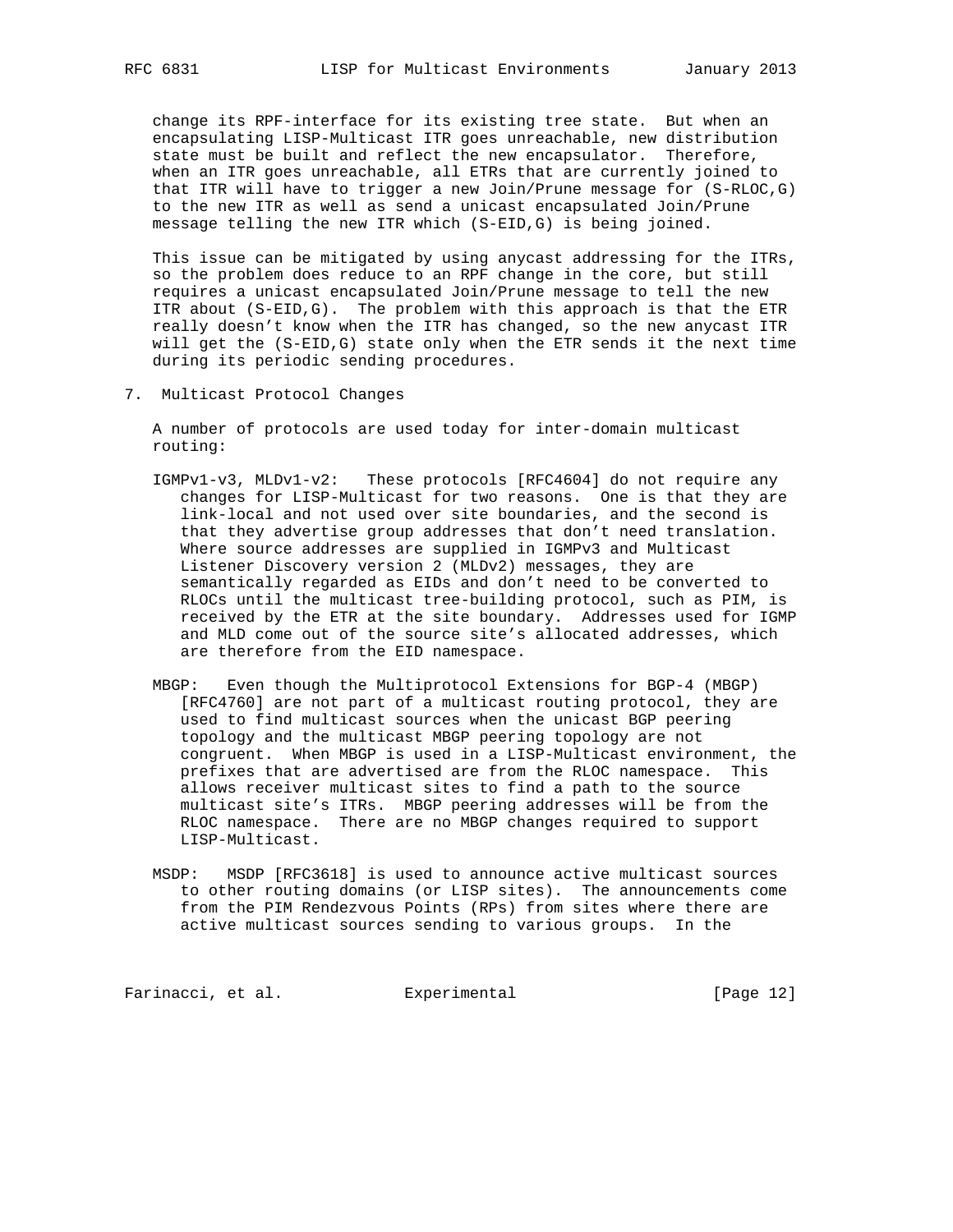context of LISP-Multicast, the source addresses advertised in MSDP will semantically be from the EID namespace since they describe the identity of a source multicast host. It will be true that the state stored in MSDP caches from core routers will be from the EID namespace. An RP address inside of the site will be from the EID namespace so it can be advertised and reached by an internal unicast routing mechanism. However, for MSDP peer-RPF checking to work properly across sites, the RP addresses must be converted or mapped into a routable address that is advertised and maintained in the BGP routing tables in the core. MSDP peering addresses can come out of either the EID or a routable address namespace. Also, the choice can be made unilaterally because the ITR at the site will determine which namespace the destination peer address is out of by looking in the mapping database service. There are no MSDP changes required to support LISP-Multicast.

- PIM-SSM: In the simplest form of distribution tree building, when PIM operates in SSM mode [RFC4607], a source distribution tree is built and maintained across site boundaries. In this case, there is a small modification to how PIM Join/Prune messages are sent by the LISP-Multicast component. No modifications to any message format, but to support taking a Join/Prune message originated inside of a LISP site with embedded addresses from the EID namespace and converting them to addresses from the RLOC namespace when the Join/Prune message crosses a site boundary. This is similar to the requirements documented in [RFC5135].
- BIDIR-PIM: Bidirectional PIM [RFC5015] is typically run inside of a routing domain, but if deployed in an inter-domain environment, one would have to decide if the RP address of the shared tree would be from the EID namespace or the RLOC namespace. If the RP resides in a site-based router, then the RP address is from the EID namespace. If the RP resides in the core where RLOC addresses are routed, then the RP address is from the RLOC namespace. This could be easily distinguishable if the EID address were in a well known address allocation block from the RLOC namespace. Also, when using Embedded-RP for RP determination [RFC3956], the format of the group address could indicate the namespace the RP address is from. However, refer to Section 10 for considerations core routers need to make when using Embedded-RP IPv6 group addresses. When using BIDIR-PIM for inter-domain multicast routing, it is recommended to use statically configured RPs. This allows core routers to associate a Bidir group's RP address with an ITR's RLOC address, and site routers to associate the Bidir group's RP address as an EID address. With respect to Designated Forwarder (DF) election in BIDIR-PIM, no changes are required since all messaging and addressing is link-local.

Farinacci, et al. Experimental [Page 13]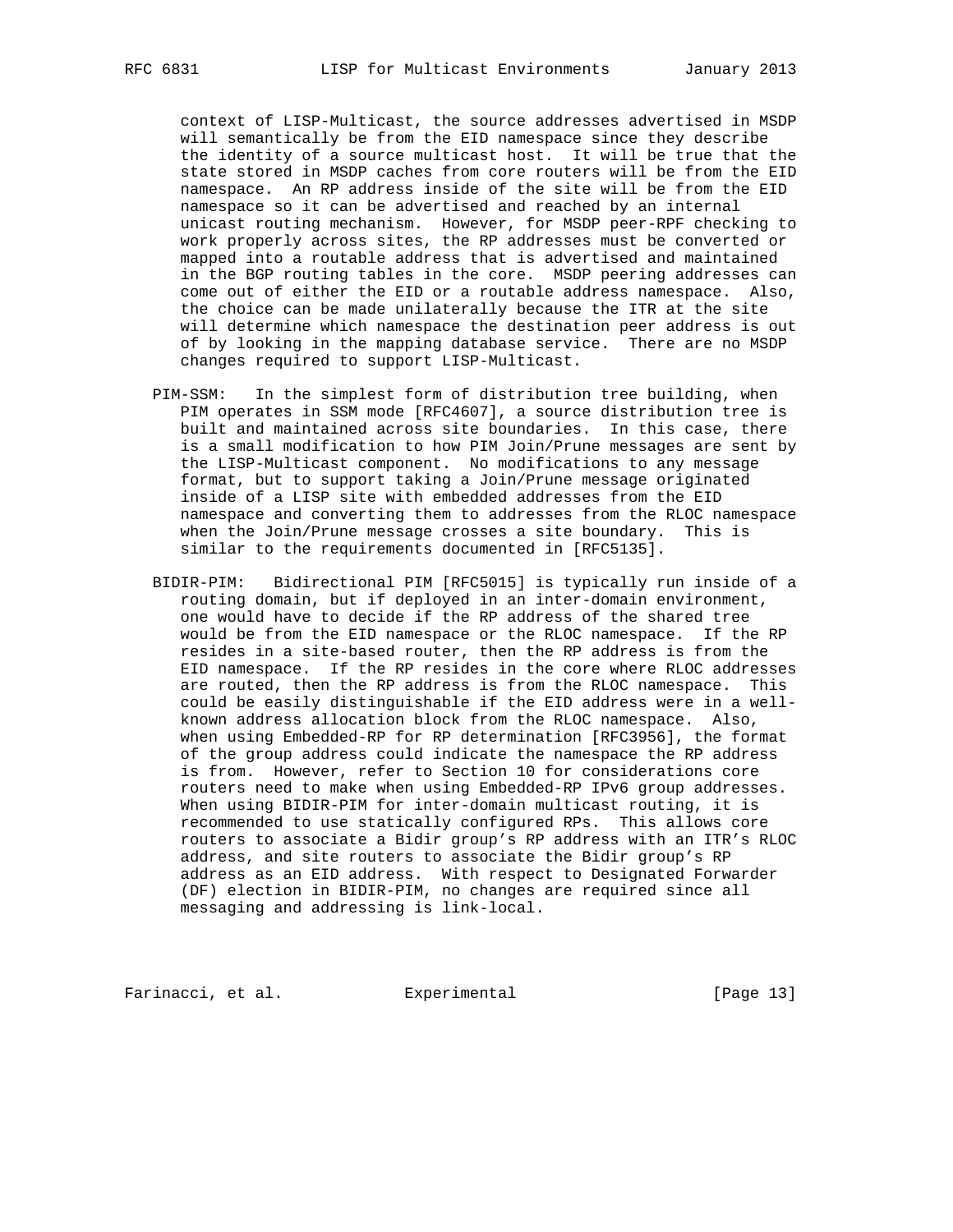PIM-ASM: The ASM mode of PIM [RFC4601], the most popular form of PIM, is deployed in the Internet today by having shared trees within a site and using source trees across sites. By the use of MSDP and PIM-SSM techniques described above, multicast connectivity can occur across LISP sites. Having said that, that means there are no special actions required for processing  $(*$ , G) or (S,G,R) Join/Prune messages since they all operate against the shared tree that is site resident. Just like with ASM, there is no (\*,G) in the core when LISP-Multicast is in use. This is also true for the RP-mapping mechanisms Auto-RP and Bootstrap Router (BSR) [RFC5059].

 Based on the protocol description above, the conclusion is that there are no protocol message format changes, just a translation function performed at the control plane. This will make for an easier and faster transition for LISP since fewer components in the network have to change.

 It should also be stated just like it is in [RFC6830] that no host changes, whatsoever, are required to have a multicast source host send multicast packets and for a multicast receiver host to receive multicast packets.

8. LISP-Multicast Data-Plane Architecture

 The LISP-Multicast data-plane operation conforms to the operation and packet formats specified in [RFC6830]. However, encapsulating a multicast packet from an ITR is a much simpler process. The process is simply to copy the inner group address to the outer destination address. And to have the ITR use its own IP address (its RLOC) as the source address. The process is simpler for multicast because there is no EID-to-RLOC mapping lookup performed during packet forwarding.

 In the decapsulation case, the ETR simply removes the outer header and performs a multicast routing table lookup on the inner header (S-EID,G) addresses. Then, the OIF-list for the (S-EID,G) entry is used to replicate the packet on site-facing interfaces leading to multicast receiver hosts.

 There is no Data-Probe logic for ETRs as there can be in the unicast forwarding case.

Farinacci, et al. Experimental [Page 14]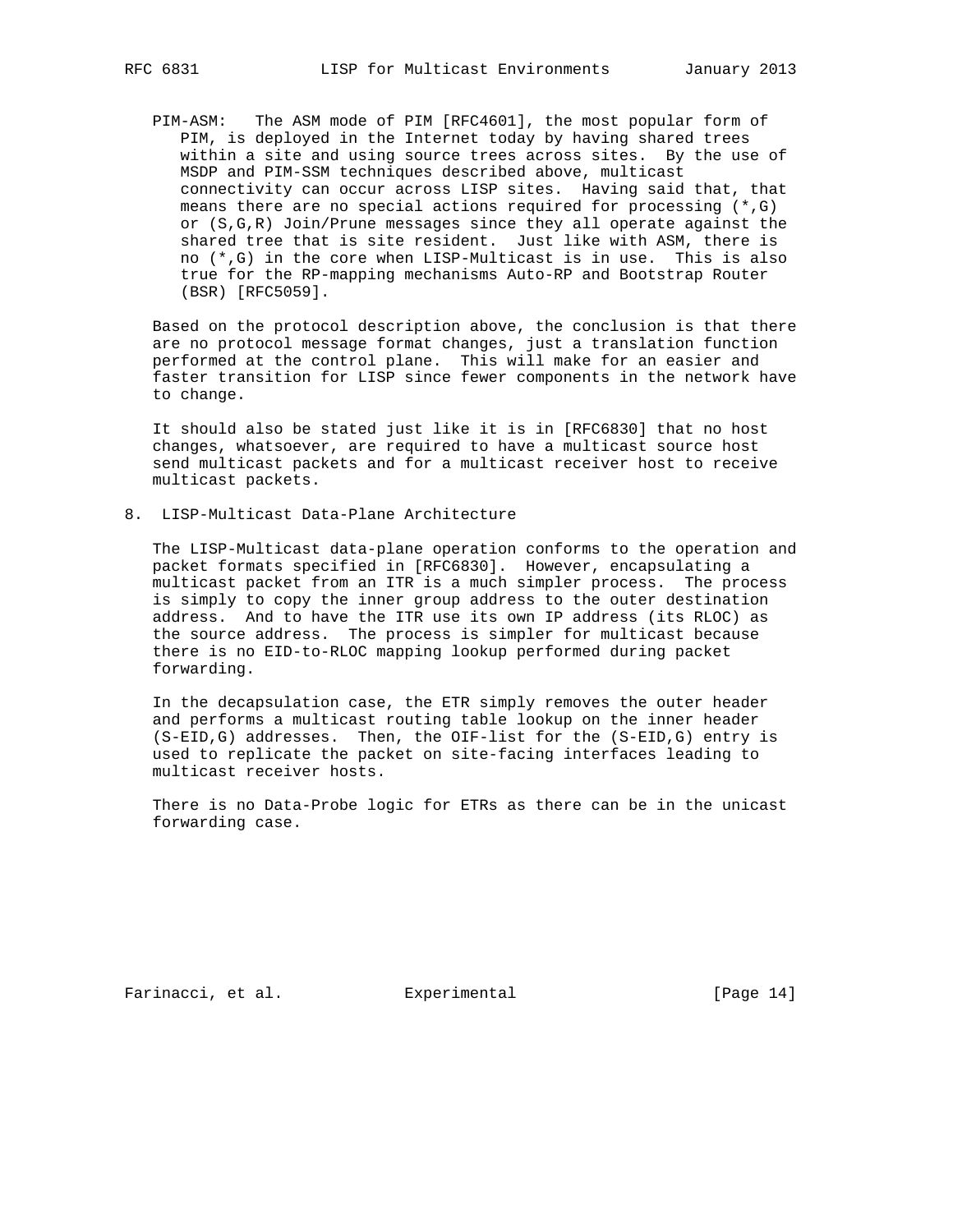# 8.1. ITR Forwarding Procedure

 The following procedure is used by an ITR, when it receives a multicast packet from a source inside of its site:

- 1. A multicast data packet sent by a host in a LISP site will have the source address equal to the host's EID and the destination address equal to the address of the multicast group. It is assumed the group information is obtained by current methods. The same is true for a multicast receiver to obtain the source and group address of a multicast flow.
- 2. When the ITR receives a multicast packet, it will have both S-EID state and S-RLOC state stored. Since the packet was received on a site-facing interface, the RPF lookup is based on the S-EID state. If the RPF check succeeds, then the OIF-list contains interfaces that are site facing and external facing. For the site-facing interfaces, no LISP header is prepended. For the external-facing interfaces a LISP header is prepended. When the ITR prepends a LISP header, it uses its own RLOC address as the source address and copies the group address supplied by the IP header that the host built as the outer destination address.
- 8.1.1. Multiple RLOCs for an ITR

 Typically, an ITR will have a single RLOC address, but in some cases there could be multiple RLOC addresses assigned from either the same or different service providers. In this case, when (S-RLOC,G) Join/ Prune messages are received for each RLOC, there is a OIF-list merging action that must take place. Therefore, when a packet is received from a site-facing interface that matches on an (S-EID,G) entry, the interfaces of the OIF-list from all (RLOC,G) entries joined to the ITR as well as the site-facing OIF-list joined for (S-EID,G) must be included in packet replication. In addition to replicating for all types of OIF-lists, each OIF-list entry must be tagged with the RLOC address, so encapsulation uses the outer source address for the RLOC joined.

8.1.2. Multiple ITRs for a LISP Source Site

Note that when ETRs from different multicast receiver sites receive (S-EID,G) joins, they may select a different S-RLOC for a multicast source site due to policy (the multicast ITR can return different multicast priority and weight values per ETR Map-Request). In this case, the same (S-EID,G) is being realized by different (S-RLOC,G) state in the core. This will not result in duplicate packets because

Farinacci, et al. Experimental [Page 15]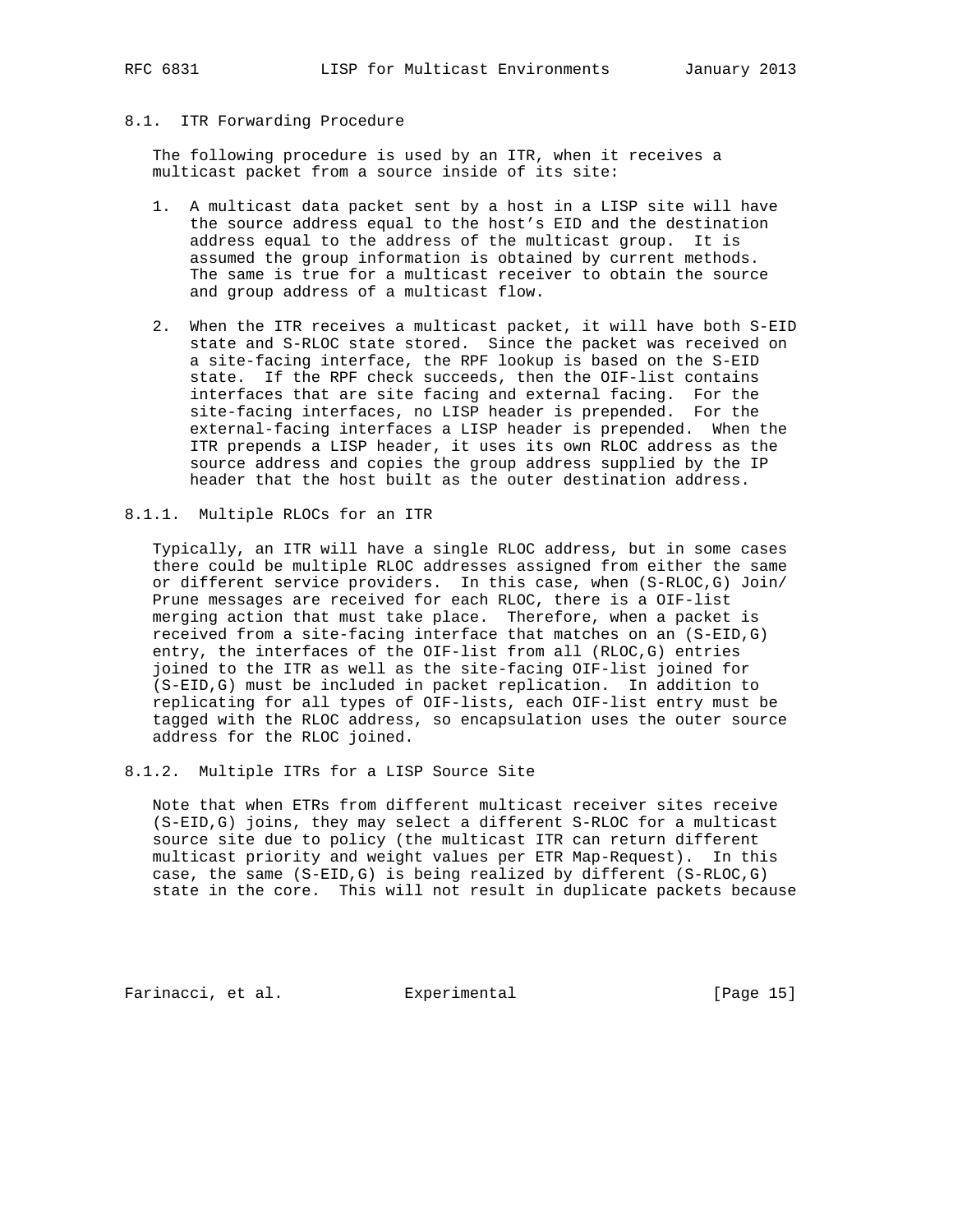each ITR in the multicast source site will choose their own RLOC for the source address for encapsulated multicast traffic. The RLOC addresses are the ones joined by remote multicast ETRs.

When different  $(S-ELID, G)$  traffic is combined into a single  $(RLOC, G)$  core distribution tree, this may cause traffic to go to a receiver multicast site when it does not need to. This happens when one receiver multicast site joins (S1-EID,Gi) through a core distribution tree of (RLOC1,Gi) and another multicast receiver site joins (S2-EID,Gi) through the same core distribution tree of (RLOC1,Gi). When ETRs decapsulate such traffic, they should know from their local (S-EID,G) state if the packet should be forwarded. If there is no (S-EID,G) state that matches the inner packet header, the packet is discarded.

8.2. ETR Forwarding Procedure

 The following procedure is used by an ETR, when it receives a multicast packet from a source outside of its site:

- 1. When a multicast data packet is received by an ETR on an external-facing interface, it will do an RPF lookup on the S-RLOC state it has stored. If the RPF check succeeds, the interfaces from the OIF-list are used for replication to interfaces that are site facing as well as interfaces that are external facing (this ETR can also be a transit multicast router for receivers outside of its site). When the packet is to be replicated for an external-facing interface, the LISP encapsulation header is not stripped. When the packet is replicated for a site-facing interface, the encapsulation header is stripped.
- 2. The packet without a LISP header is now forwarded down the (S-EID,G) distribution tree in the receiver multicast site.
- 8.3. Replication Locations

 Multicast packet replication can happen in the following topological locations:

- o In an IGP multicast router inside a site that operates on S-EIDs.
- o In a transit multicast router inside of the core that operates on S-RLOCs.
- o At one or more ETR routers depending on the path a Join/Prune message exits a receiver multicast site.

Farinacci, et al. Experimental [Page 16]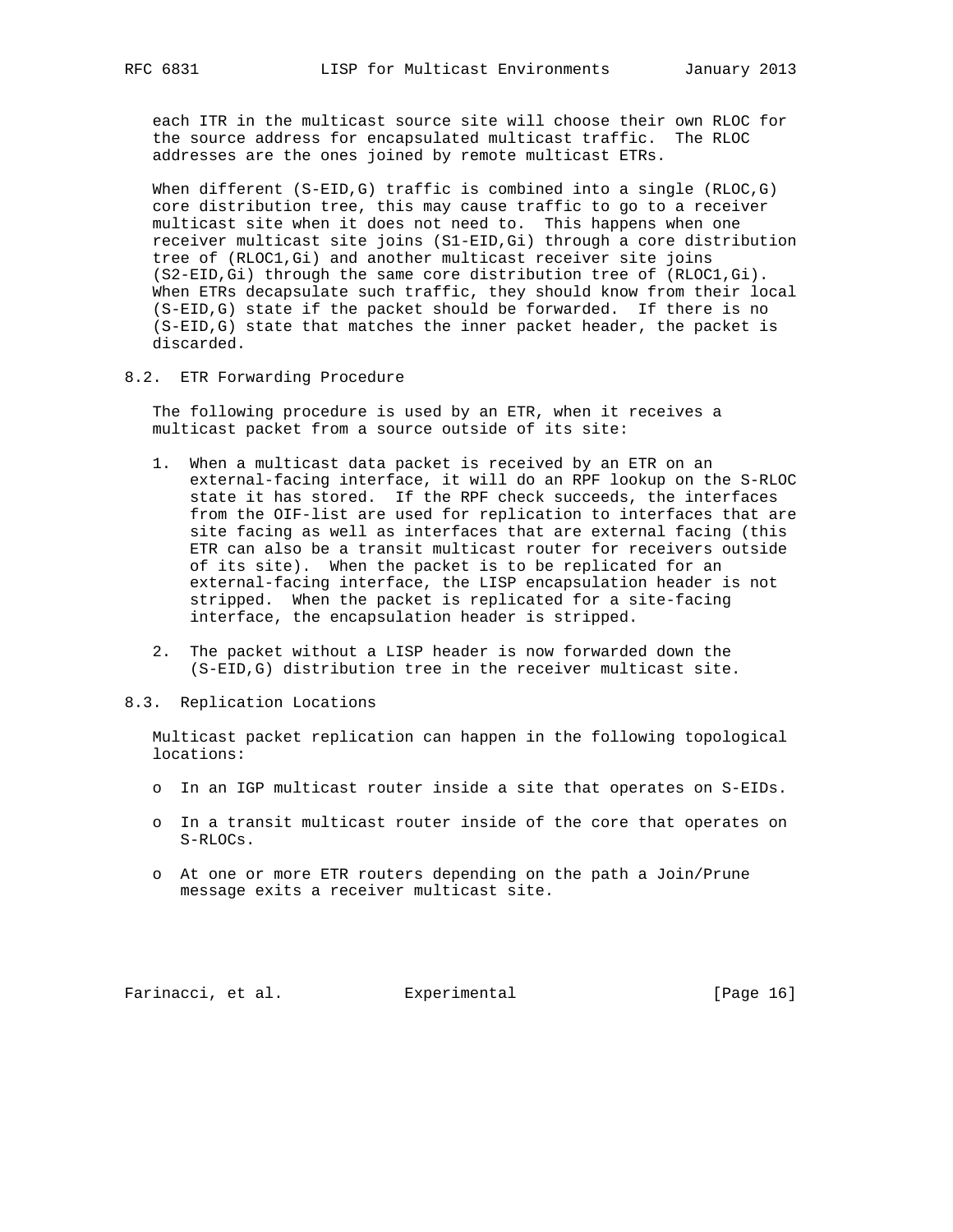- - o At one or more ITR routers in a source multicast site depending on what priorities are returned in a Map-Reply to receiver multicast sites.

 In the last case, the source multicast site can do replication rather than having a single exit from the site. But this can occur only when the priorities in the Map-Reply are modified for different receiver multicast sites so that the PIM Join/Prune messages arrive at different ITRs.

 This policy technique, also used in [RFC6836] for unicast, is useful for multicast to mitigate the problems of changing distribution tree state as discussed in Section 6.

9. LISP-Multicast Interworking

 This section describes the multicast corollary to [RFC6832] regarding the interworking of multicast routing among LISP and non-LISP sites.

9.1. LISP and Non-LISP Mixed Sites

 Since multicast communication can involve more than two entities to communicate together, the combinations of interworking scenarios are more involved. However, the state maintained for distribution trees at the sites is the same, regardless of whether or not the site is LISP enabled. So, most of the implications are in the core with respect to storing routable EID-Prefixes from either PA or PI blocks.

 Before enumerating the multicast interworking scenarios, let's define three deployment states of a site:

- o A non-LISP site that will run PIM-SSM or PIM-ASM with MSDP as it does today. The addresses for the site are globally routable.
- o A site that deploys LISP for unicast routing. The addresses for the site are not globally routable. Let's define the name for this type of site as a uLISP site.
- o A site that deploys LISP for both unicast and multicast routing. The addresses for the site are not globally routable. Let's define the name for this type of site as a LISP-Multicast site.

 A LISP site enabled for multicast purposes only will not be considered in this document, but a uLISP site as documented in [RFC6832] will be considered. In this section there is no discussion of how a LISP site sends multicast packets when all receiver sites are LISP-Multicast enabled; that has been discussed in previous sections.

Farinacci, et al. Experimental [Page 17]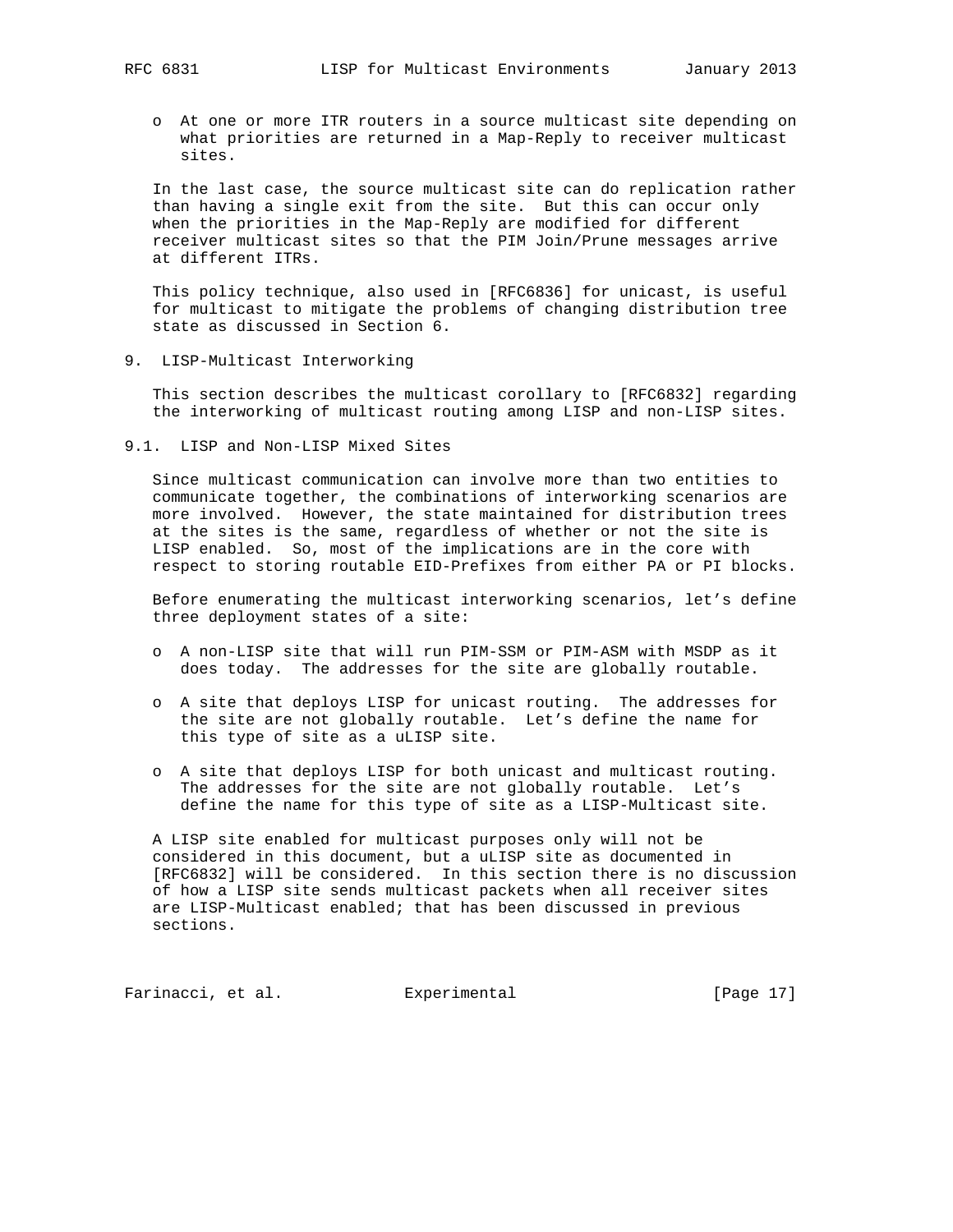The following scenarios exist to make LISP-Multicast sites interwork with non-LISP-Multicast sites:

- 1. A LISP site must be able to send multicast packets to receiver sites that are a mix of non-LISP sites and uLISP sites.
- 2. A non-LISP site must be able to send multicast packets to receiver sites that are a mix of non-LISP sites and uLISP sites.
- 3. A non-LISP site must be able to send multicast packets to receiver sites that are a mix of LISP sites, uLISP sites, and non-LISP sites.
- 4. A uLISP site must be able to send multicast packets to receiver sites that are a mix of LISP sites, uLISP sites, and non-LISP sites.
- 5. A LISP site must be able to send multicast packets to receiver sites which are a mix of LISP sites, uLISP sites, and non-LISP sites.

9.1.1. LISP Source Site to Non-LISP Receiver Sites

 In the first scenario, a site is LISP enabled for both unicast and multicast traffic and as such operates on EIDs. Therefore, there is a possibility that the EID-Prefix block is not routable in the core. For LISP receiver multicast sites, this isn't a problem, but for non- LISP or uLISP receiver multicast sites, when a PIM Join/Prune message is received by the edge router, it has no route to propagate the Join/Prune message out of the site. This is no different than the unicast case that LISP Network Address Translation (LISP-NAT) in [RFC6832] solves.

 LISP-NAT allows a unicast packet that exits a LISP site to get its source address mapped to a globally routable address before the ITR realizes that it should not encapsulate the packet destined to a non- LISP site. For a multicast packet to leave a LISP site, distribution tree state needs to be built so the ITR can know where to send the packet. So, the receiver multicast sites need to know about the multicast source host by its routable address and not its EID address. When this is the case, the routable address is the (S-RLOC,G) state that is stored and maintained in the core routers. It is important to note that the routable address for the host cannot be the same as an RLOC for the site because it is desirable for ITRs to process a PIM Join/Prune message that is received from an external-facing interface. If the message will be propagated inside of the site, the site-part of the distribution tree is built.

Farinacci, et al. Experimental [Page 18]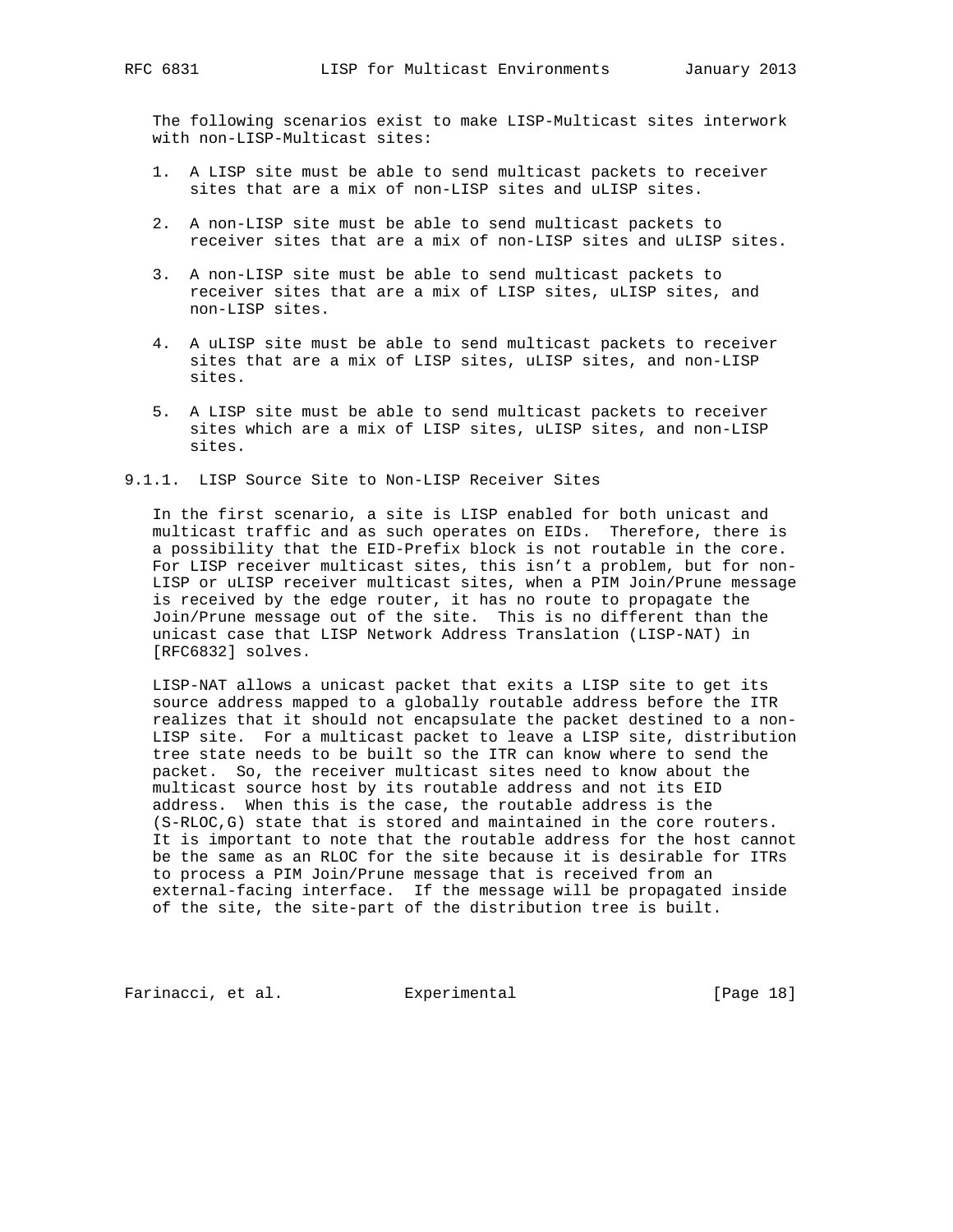Using a globally routable source address allows non-LISP and uLISP multicast receivers to join, create, and maintain a multicast distribution tree. However, the LISP-Multicast receiver site will want to perform an EID-to-RLOC mapping table lookup when a PIM Join/ Prune message is received on a site-facing interface. It does this because it wants to find an (S-RLOC,G) entry to Join in the core. So, there is a conflict of behavior between the two types of sites.

 The solution to this problem is the same as when an ITR wants to send a unicast packet to a destination site but needs to determine if the site is LISP enabled or not. When it is not LISP enabled, the ITR does not encapsulate the packet. So, for the multicast case, when the ETR receives a PIM Join/Prune message for (S-EID,G) state, it will do a mapping table lookup on S-EID. In this case, S-EID is not in the mapping database because the source multicast site is using a routable address and not an EID-Prefix address. So, the ETR knows to simply propagate the PIM Join/Prune message to an external-facing interface without converting the  $(S-ELID, G)$  because it is an  $(S, G)$ , where S is routable and reachable via core routing tables.

 Now that the multicast distribution tree is built and maintained from any non-LISP or uLISP receiver multicast site, the way the packet forwarding model is used can be explained.

 Since the ITR in the source multicast site has never received a unicast encapsulated PIM Join/Prune message from any ETR in a receiver multicast site, it knows there are no LISP-Multicast receiver sites. Therefore, there is no need for the ITR to encapsulate data. Since it will know a priori (via configuration) that its site's EIDs are not routable (and not registered to the mapping database system), it assumes that the multicast packets from the source host are sent by a routable address. That is, it is the responsibility of the multicast source host's system administrator to ensure that the source host sends multicast traffic using a routable source address. When this happens, the ITR acts simply as a router and forwards the multicast packet like an ordinary multicast router.

 There is an alternative to using a LISP-NAT scheme just as there is an alternative to using unicast [RFC6832] forwarding by employing Proxy Tunnel Routers (PxTRs). This can work the same way for multicast routing as well, but the difference is that non-LISP and uLISP sites will send PIM Join/Prune messages for (S-EID,G) that make their way in the core to multicast PxTRs. Let's call this use of a PxTR as a "Multicast Proxy-ETR" (or mPETR). Since the mPETRs advertise very coarse EID-Prefixes, they draw the PIM Join/Prune control traffic making them the target of the distribution tree. To get multicast packets from the LISP source multicast sites, the tree

Farinacci, et al. Experimental [Page 19]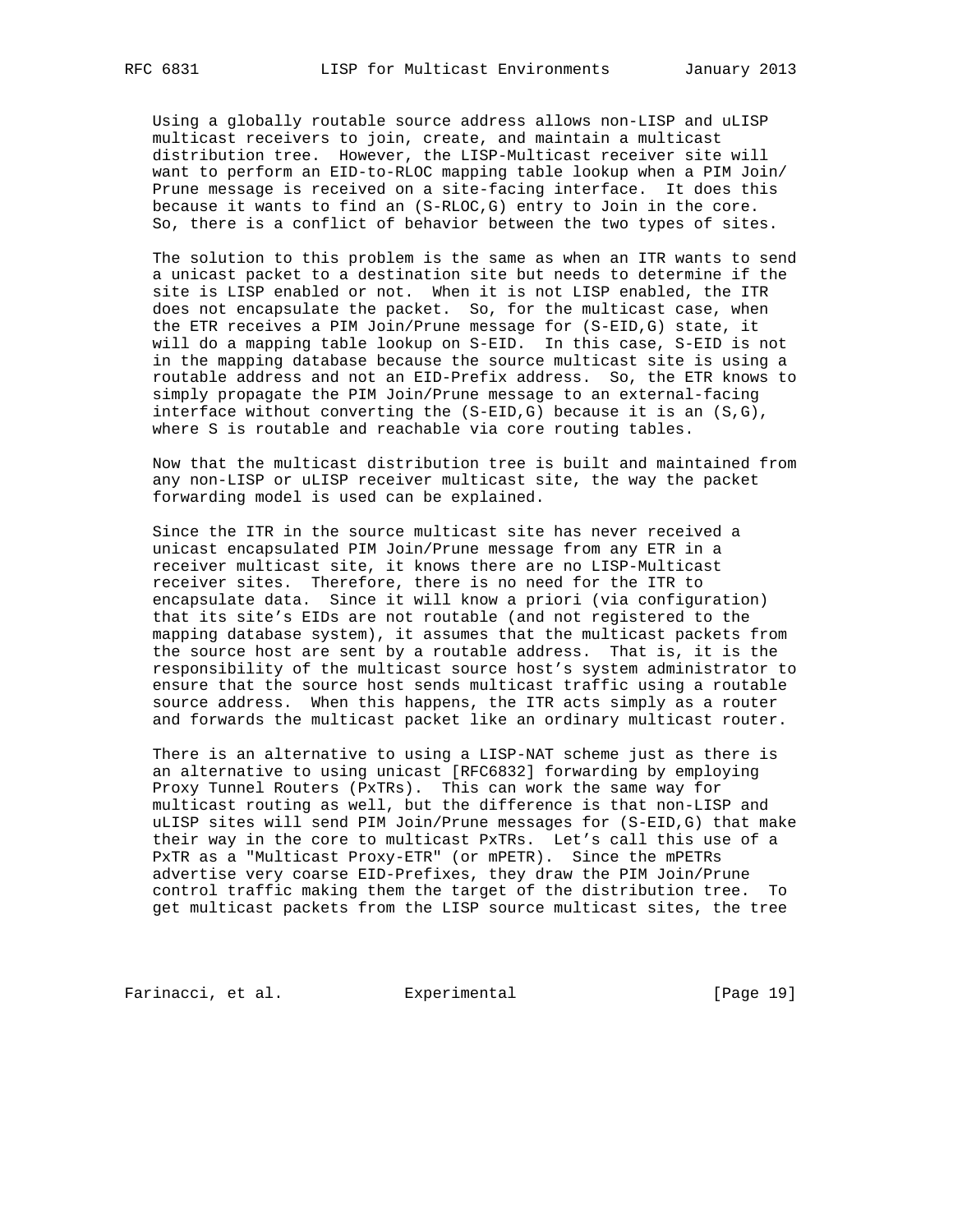needs to be built on the path from the mPETR to the LISP source multicast site. To make this happen, the mPETR acts as a "Proxy-ETR" (where in unicast it acts as a "Proxy-ITR", or an uPITR [RFC6832]).

 The existence of mPETRs in the core allows source multicast site ITRs to encapsulate multicast packets according to (S-RLOC,G) state. The (S-RLOC,G) state is built from the mPETRs to the multicast ITRs. The encapsulated multicast packets are decapsulated by mPETRs and then forwarded according to (S-EID,G) state. The (S-EID,G) state is built from the non-LISP and uLISP receiver multicast sites to the mPETRs.

9.1.2. Non-LISP Source Site to Non-LISP Receiver Sites

 Clearly non-LISP-Multicast sites can send multicast packets to non- LISP receiver multicast sites. That is what they do today. However, discussion is required to show how non-LISP-Multicast sites send multicast packets to uLISP receiver multicast sites.

 Since uLISP receiver multicast sites are not targets of any (S,G) state, they simply send (S,G) PIM Join/Prune messages toward the non- LISP source multicast site. Since the source multicast site in this case has not been upgraded to LISP, all multicast source host addresses are routable. So, this case is simplified to where a uLISP receiver multicast site appears to the source multicast site to be a non-LISP receiver multicast site.

9.1.3. Non-LISP Source Site to Any Receiver Site

 When a non-LISP source multicast site has receivers in either a non- LISP/uLISP site or a LISP site, one needs to decide how the LISP receiver multicast site will attach to the distribution tree. It is known from Section 9.1.2 that non-LISP and uLISP receiver multicast sites can join the distribution tree, but a LISP receiver multicast site ETR will need to know if the source address of the multicast source host is routable or not. It has been shown in Section 9.1.1 that an ETR, before it sends a PIM Join/Prune message on an external facing interface, does an EID-to-RLOC mapping lookup to determine if it should convert the (S,G) state from a PIM Join/Prune message received on a site-facing interface to an (S-RLOC,G). If the lookup fails, the ETR can conclude the source multicast site is a non-LISP site, so it simply forwards the Join/Prune message. (It also doesn't need to send a unicast encapsulated Join/Prune message because there is no ITR in a non-LISP site and there is namespace continuity between the ETR and source.)

 For a non-LISP source multicast site, (S-EID,G) state could be limited to the edges of the network with the use of multicast proxy- ITRs (mPITRs). The mPITRs can take native, unencapsulated multicast

Farinacci, et al. Experimental [Page 20]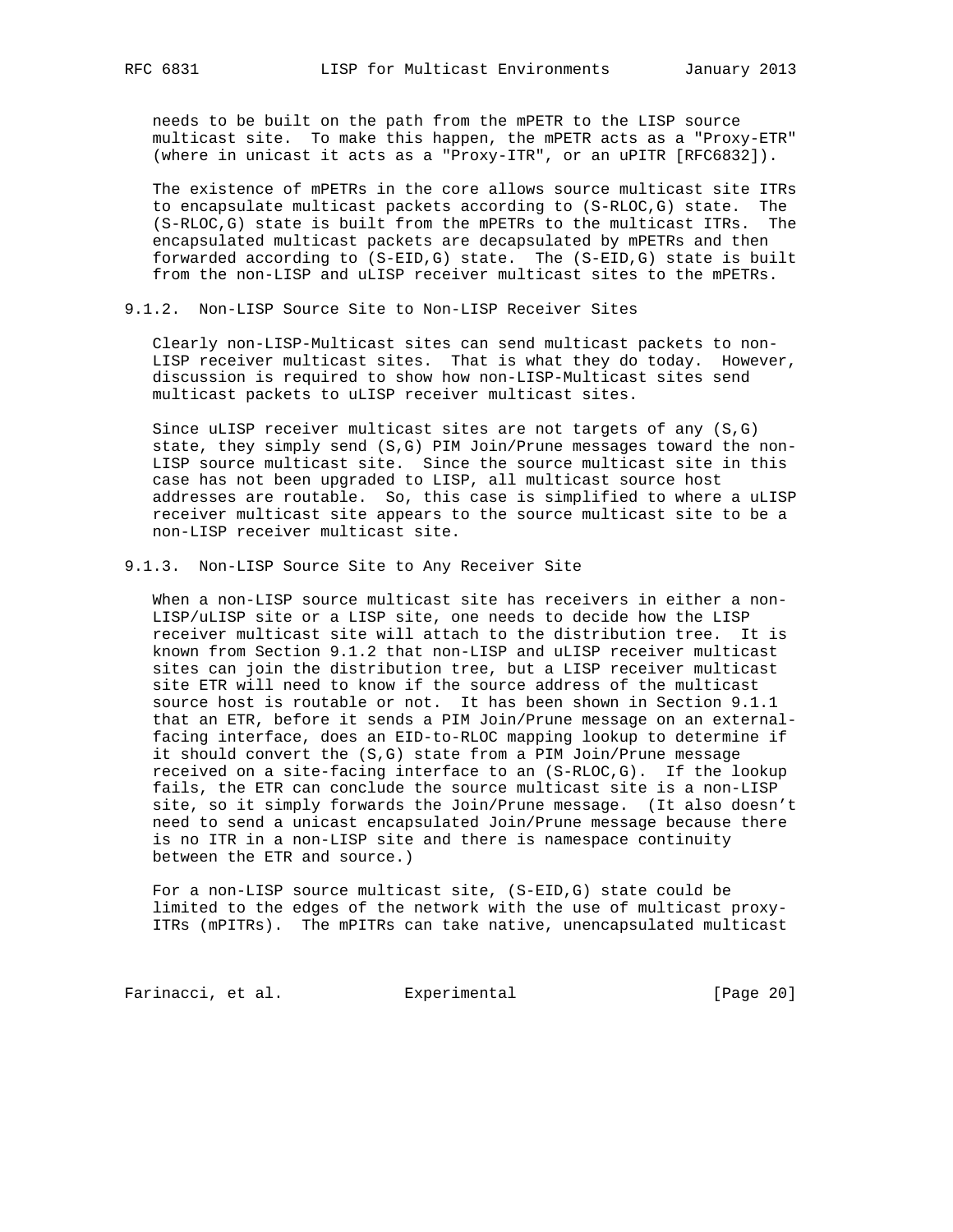packets from non-LISP source multicast and uLISP sites and encapsulate them to ETRs in receiver multicast sites or to mPETRs that can decapsulate for non-LISP receiver multicast or uLISP sites. The mPITRs are responsible for sending (S-EID,G) joins to the non- LISP source multicast site. To connect the distribution trees together, multicast ETRs will need to be configured with the mPITR's RLOC addresses so they can send both (S-RLOC,G) joins to build a distribution tree to the mPITR as well as configured for sending unicast joins to mPITRs so they can propagate (S-EID,G) joins into source multicast sites. The use of mPITRs is undergoing more study and is a work in progress.

9.1.4. Unicast LISP Source Site to Any Receiver Sites

 In the last section, it was explained how an ETR in a multicast receiver site can determine if a source multicast site is LISP enabled by looking into the mapping database. When the source multicast site is a uLISP site, it is LISP enabled, but the ITR, by definition, is not capable of doing multicast encapsulation. So, for the purposes of multicast routing, the uLISP source multicast site is treated as a non-LISP source multicast site.

 Non-LISP receiver multicast sites can join distribution trees to a uLISP source multicast site since the source site behaves, from a forwarding perspective, as a non-LISP source site. This is also the case for a uLISP receiver multicast site since the ETR does not have multicast functionality built-in or enabled.

 Special considerations are required for LISP receiver multicast sites; since they think the source multicast site is LISP enabled, the ETR cannot know if the ITR is LISP-Multicast enabled. To solve this problem, each mapping database entry will have a multicast 2-tuple (Mpriority, Mweight) per RLOC [RFC6830]. When the Mpriority is set to 255, the site is considered not multicast capable. So, an ETR in a LISP receiver multicast site can distinguish whether a LISP source multicast site is a LISP-Multicast site or a uLISP site.

9.1.5. LISP Source Site to Any Receiver Sites

 When a LISP source multicast site has receivers in LISP, non-LISP, and uLISP receiver multicast sites, it has a conflict about how it sends multicast packets. The ITR can either encapsulate or natively forward multicast packets. Since the receiver multicast sites are heterogeneous in their behavior, one packet-forwarding mechanism cannot satisfy both. However, if a LISP receiver multicast site acts like a uLISP site, then it could receive packets like a non-LISP receiver multicast site, thereby making all receiver multicast sites have homogeneous behavior. However, this poses the following issues:

Farinacci, et al. Experimental [Page 21]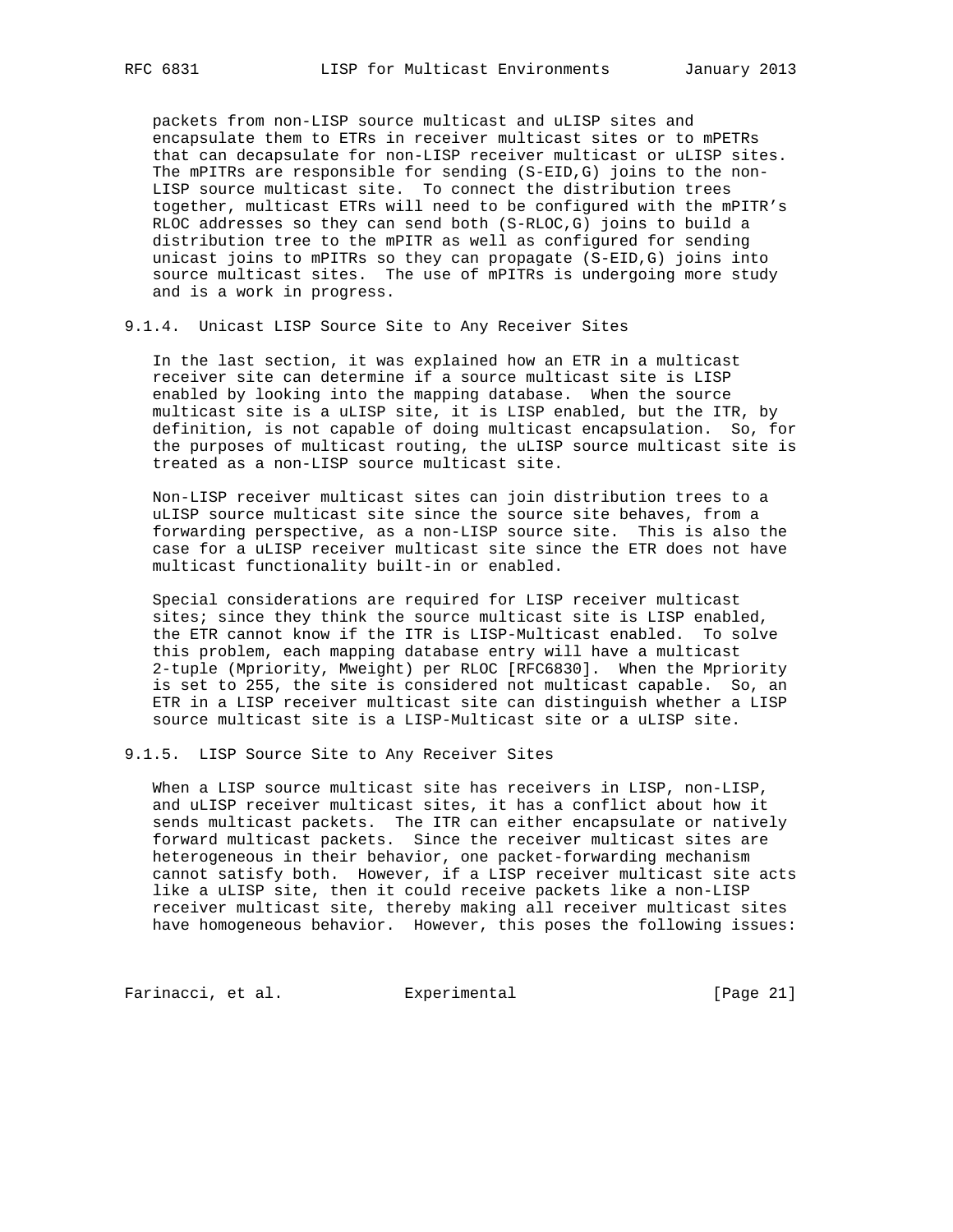- o LISP-NAT techniques with routable addresses would be required in all cases.
- o Or, alternatively, mPETR deployment would be required, thus forcing coarse EID-Prefix advertisement in the core.
- o But, what is most disturbing is that when all sites that participate are LISP-Multicast sites but a non-LISP or uLISP site joins the distribution tree, then the existing joined LISP receiver multicast sites would have to change their behavior. This would create too much dynamic tree-building churn to be a viable alternative.
- So, the solution space options are:
- 1. Make the LISP ITR in the source multicast site send two packets, one that is encapsulated with (S-RLOC,G) to reach LISP receiver multicast sites and another that is not encapsulated with (S-EID,G) to reach non-LISP and uLISP receiver multicast sites.
- 2. Make the LISP ITR always encapsulate packets with (S-RLOC,G) to reach LISP-Multicast sites and to reach mPETRs that can decapsulate and forward (S-EID,G) packets to non-LISP and uLISP receiver multicast sites.
- 9.2. LISP Sites with Mixed Address Families

 A LISP database mapping entry that describes the Locator-Set, Mpriority, and Mweight per locator address (RLOC), for an EID-Prefix associated with a site could have RLOC addresses in either IPv4 or IPv6 format. When a mapping entry has a mix of RLOC-formatted addresses, it is an implicit advertisement by the site that it is a dual-stack site. That is, the site can receive IPv4 or IPv6 unicast packets.

 To distinguish if the site can receive dual-stack unicast packets as well as dual-stack multicast packets, the Mpriority value setting will be relative to an IPv4 or IPv6 RLOC See [RFC6830] for packet format details.

 If one considers the combinations of LISP, non-LISP, and uLISP sites sharing the same distribution tree and considering the capabilities of supporting IPv4, IPv6, or dual-stack, the number of total combinations grows beyond comprehension.

 Using some combinatorial math, the following profiles of a site and the combinations that can occur:

Farinacci, et al. Experimental [Page 22]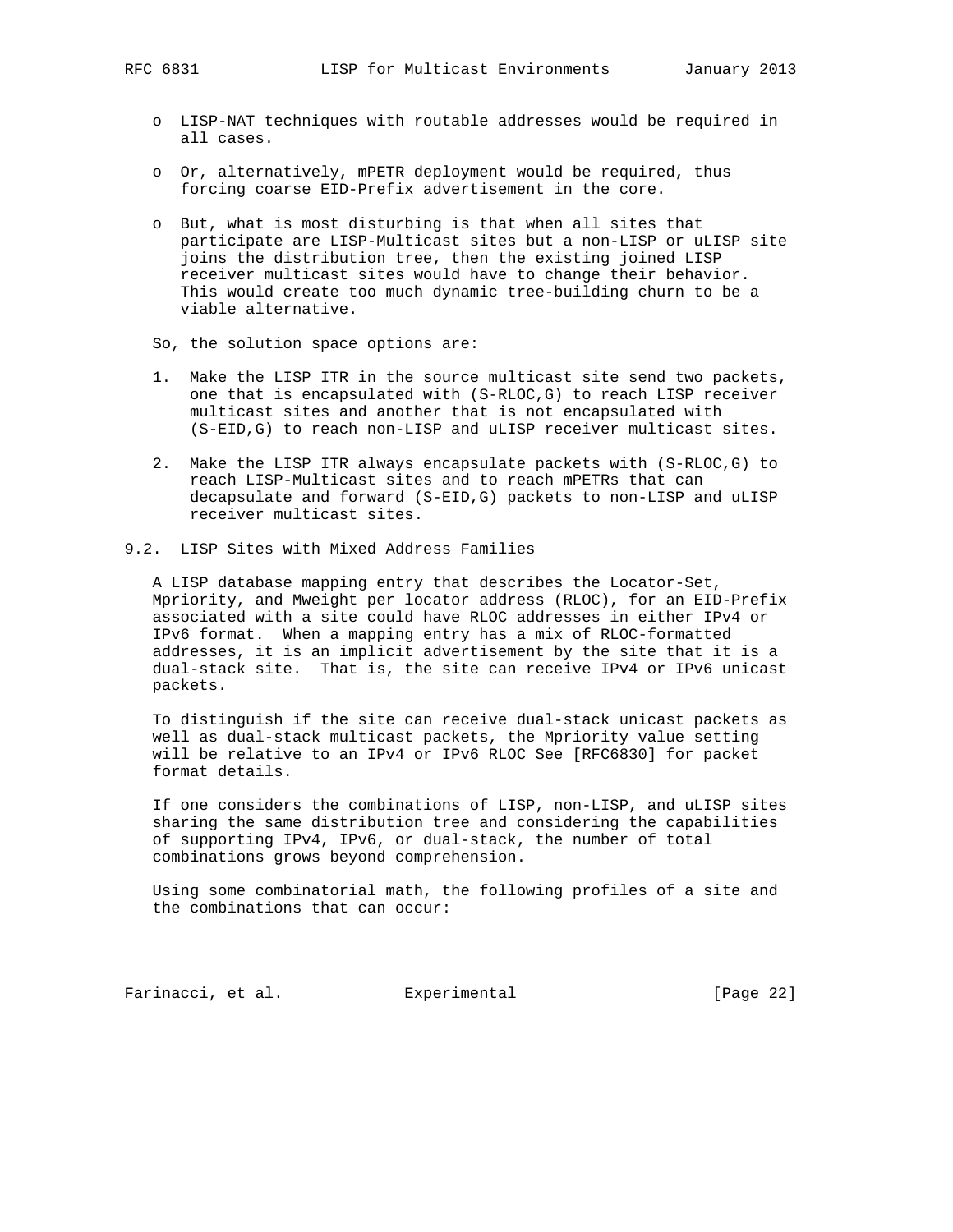- 1. LISP-Multicast IPv4 Site
- 2. LISP-Multicast IPv6 Site
- 3. LISP-Multicast Dual-Stack Site
- 4. uLISP IPv4 Site
- 5. uLISP IPv6 Site
- 6. uLISP Dual-Stack Site
- 7. non-LISP IPv4 Site
- 8. non-LISP IPv6 Site
- 9. non-LISP Dual-Stack Site

Let's define  $(m n) = m!/(n!*(m-n)!)$ , pronounced "m choose n" to illustrate some combinatorial math below.

When 1 site talks to another site, the combinatorial is (9 2), when 1 site talks to another 2 sites, the combinatorial is (9 3). If we sum this up to (9 9), then:

 $(9 2) + (9 3) + (9 4) + (9 5) + (9 6) + (9 7) + (9 8) + (9 9) =$ 

36 + 84 + 126 + 126 + 84 + 36 + 9 + 1

which results in 502 as the total number of cases to be considered.

 This combinatorial gets even worse when one considers a site using one address family inside of the site and the xTRs using the other address family (as in using IPv4 EIDs with IPv6 RLOCs or IPv6 EIDs with IPv4 RLOCs).

 To rationalize this combinatorial nightmare, there are some guidelines that need to be put in place:

 o Each distribution tree shared between sites will either be an IPv4 distribution tree or an IPv6 distribution tree. Therefore, head end replication can be avoided by building and sending packets on each address-family-based distribution tree. Even though there might be an urge to do multicast packet translation from one address family format to the other, it is a non-viable over complicated urge. Multicast ITRs will only encapsulate packets where the inner and outer headers are from the same address family.

Farinacci, et al. Experimental [Page 23]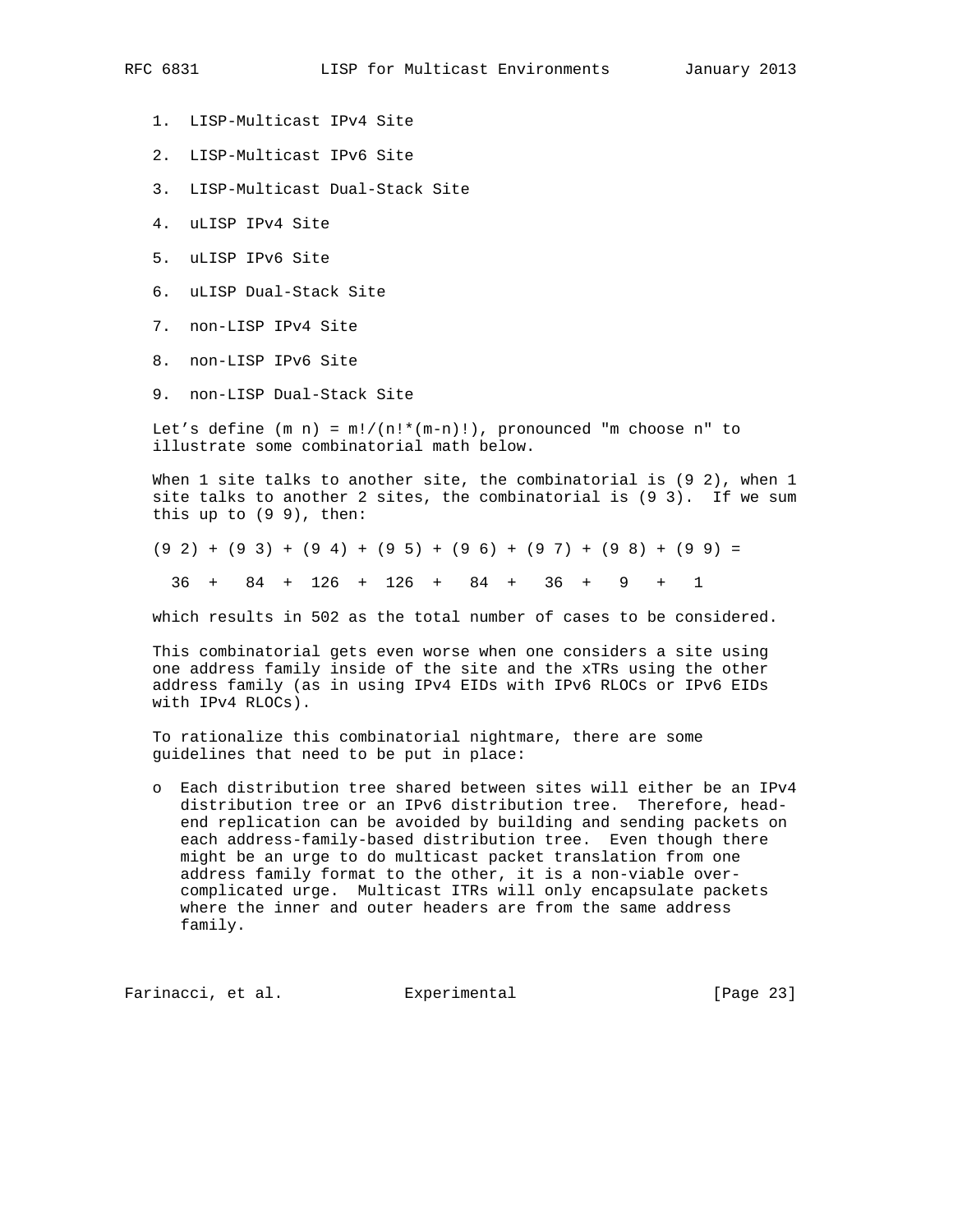- o All LISP sites on a multicast distribution tree must share a common address family that is determined by the source site's Locator-Set in its LISP database mapping entry. All receiver multicast sites will use the best RLOC priority controlled by the source multicast site. This is true when the source site is either LISP-Multicast or uLISP enabled. This means that priority based policy modification is prohibited. When a receiver multicast site ETR receives an (S-EID,G) join, it must select a S-RLOC for the same address family as S-EID.
	- o When a multicast Locator-Set has more than one locator, only locators from the same address family MUST be set to the same best priority value. A mixed Locator-Set can exist (for unicast use), but the multicast priorities MUST be the set for the same address family locators.
	- o When the source site is not LISP enabled, determining the address family for the flow is up to how receivers find the source and group information for a multicast flow.
- 9.3. Making a Multicast Interworking Decision

 Thus far, Section 9 has shown all combinations of multicast connectivity that could occur. As already concluded, this can be quite complicated, and, if the design is too ambitious, the dynamics of the protocol could cause a lot of instability.

 The trade-off decisions are hard to make, and so the same single solution is desirable to work for both IPv4 and IPv6 multicast. It is imperative to have an incrementally deployable solution for all of IPv4 unicast and multicast and IPv6 unicast and multicast while minimizing (or eliminating) both unicast and multicast EID namespace state.

 Therefore, the design decision to go with uPITRs [RFC6832] for unicast routing and mPETRs for multicast routing seems to be the sweet spot in the solution space in order to optimize state requirements and avoid head-end data replication at ITRs.

10. Considerations When RP Addresses Are Embedded in Group Addresses

 When ASM and PIM-BIDIR are used in an IPv6 inter-domain environment, a technique exists to embed the unicast address of an RP in an IPv6 group address [RFC3956]. When routers in end sites process a PIM Join/Prune message that contains an Embedded-RP group address, they extract the RP address from the group address and treat it from the EID namespace. However, core routers do not have state for the EID namespace and need to extract an RP address from the RLOC namespace.

Farinacci, et al. Experimental [Page 24]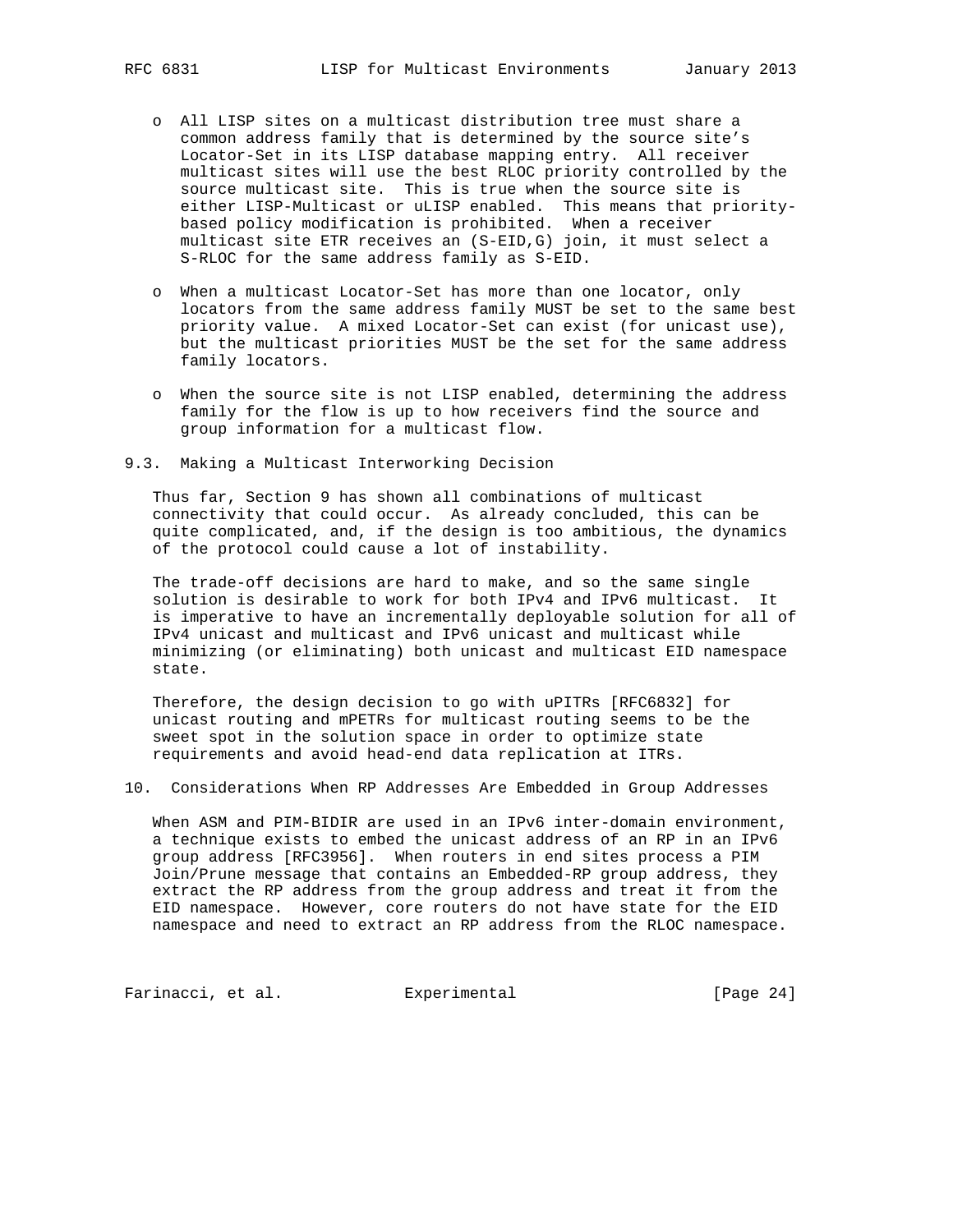Therefore, it is the responsibility of ETRs in multicast receiver sites to map the group address into a group address where the Embedded-RP address is from the RLOC namespace. The mapped RP address is obtained from an EID-to-RLOC mapping database lookup. The ETR will also send a unicast (\*,G) Join/Prune message to the ITR so the branch of the distribution tree from the source site resident RP to the ITR is created.

 This technique is no different than the techniques described in this specification for translating (S,G) state and propagating Join/Prune messages into the core. The only difference is that the  $(*, G)$  state in Join/Prune messages are mapped because they contain unicast addresses encoded in an Embedded-RP group address.

#### 11. Taking Advantage of Upgrades in the Core

 If the core routers are upgraded to support [RFC5496], then the EID specific data can be passed through the core without, possibly, having to store the state in the core.

 By doing this, one can eliminate the ETR from unicast encapsulated PIM Join/Prune messages to the source site's ITR.

 However, this solution is restricted to a small set of workable cases that would not be good for general use of LISP-Multicast. In addition, due to slow convergence properties, it is not recommended for LISP-Multicast.

12. Mtrace Considerations

 Mtrace functionality MUST be consistent with unicast traceroute functionality where all hops from multicast receiver to multicast source are visible.

 The design for mtrace for use in LISP-Multicast environments is to be determined but should build upon mtrace version 2 specified in [MTRACE].

13. Security Considerations

 The security concerns for LISP-Multicast are mainly the same as for the base LISP specification [RFC6830] and for multicast in general, including PIM-ASM [RFC4601].

 There may be a security concern with respect to unicast PIM messages. When multiple receiver sites are joining an (S-EID1,G) distribution tree that maps to a (RLOC1,G) core distribution tree, and a malicious receiver site joins an (S-EID2,G) distribution tree that also maps to

Farinacci, et al. Experimental [Page 25]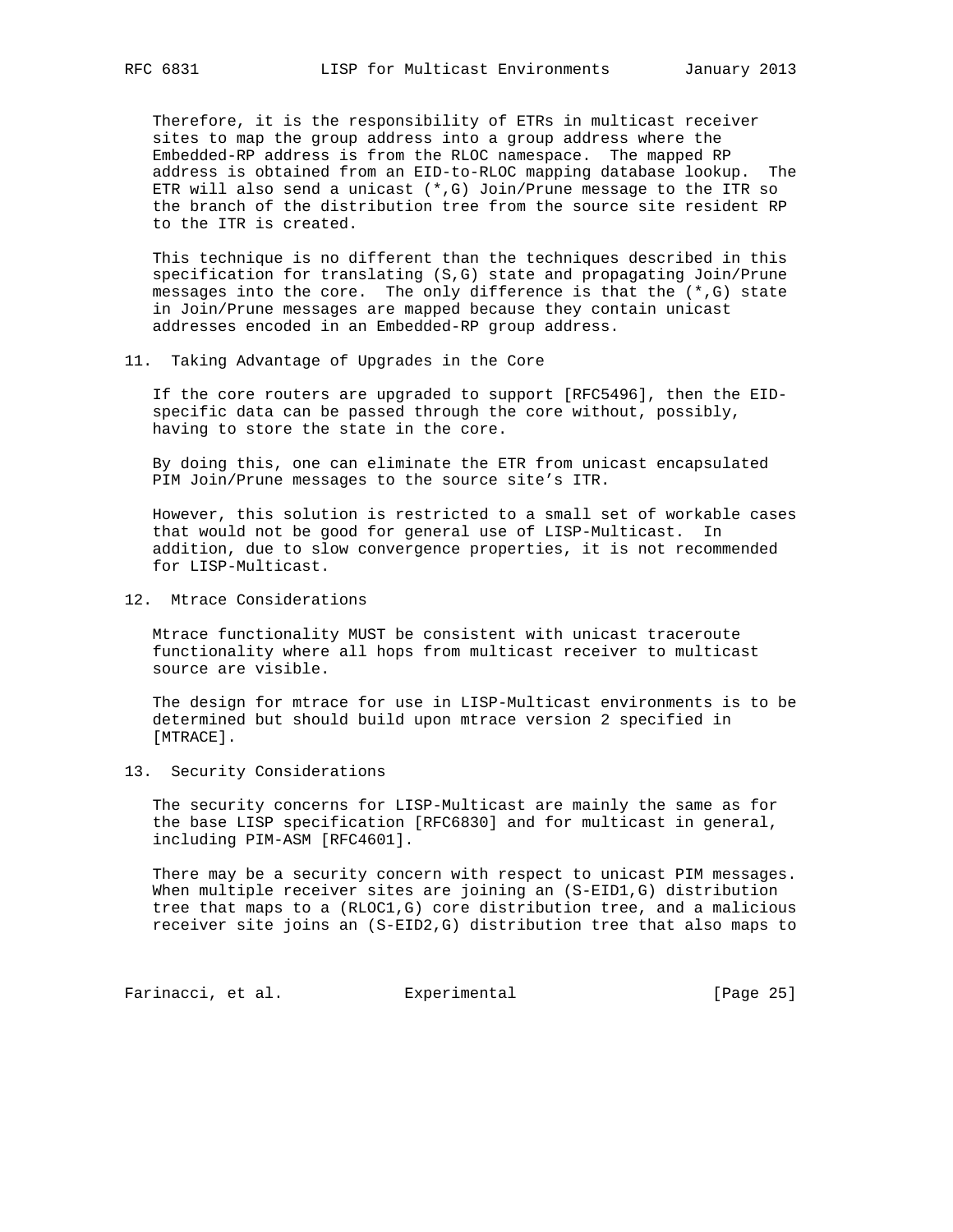the (RLOC1,G) core distribution tree, the legitimate sites will receive data from S-EID2 when they did not ask for it.

 Other than as noted above, there are currently no known security differences between multicast with LISP and multicast without LISP. However, this has not been a topic that has been investigated deeply so far; therefore, additional issues might arise in future.

#### 14. Acknowledgments

 The authors would like to gratefully acknowledge the people who have contributed discussion, ideas, and commentary to the making of this proposal and specification. People who provided expert review were Scott Brim, Greg Shepherd, and Dave Oran. Other commentary from discussions at the Summer 2008 IETF in Dublin were Toerless Eckert and IJsbrand Wijnands.

 The authors would also like to thank the MBONED working group for constructive and civil verbal feedback when this document was presented at the Fall 2008 IETF in Minneapolis. In particular, good commentary came from Tom Pusateri, Steve Casner, Marshall Eubanks, Dimitri Papadimitriou, Ron Bonica, Lenny Guardino, Alia Atlas, Jesus Arango, and Jari Arkko.

 An expert review of this specification was done by Yiqun Cai and Liming Wei. The authors thank them for their detailed comments.

 This work originated in the Routing Research Group (RRG) of the IRTF. An individual submission was converted into a LISP working group document.

#### 15. References

### 15.1. Normative References

- [RFC2119] Bradner, S., "Key words for use in RFCs to Indicate Requirement Levels", BCP 14, RFC 2119, March 1997.
- [RFC3618] Fenner, B. and D. Meyer, "Multicast Source Discovery Protocol (MSDP)", RFC 3618, October 2003.
- [RFC3956] Savola, P. and B. Haberman, "Embedding the Rendezvous Point (RP) Address in an IPv6 Multicast Address", RFC 3956, November 2004.
- [RFC4601] Fenner, B., Handley, M., Holbrook, H., and I. Kouvelas, "Protocol Independent Multicast - Sparse Mode (PIM-SM): Protocol Specification (Revised)", RFC 4601, August 2006.

Farinacci, et al. Experimental [Page 26]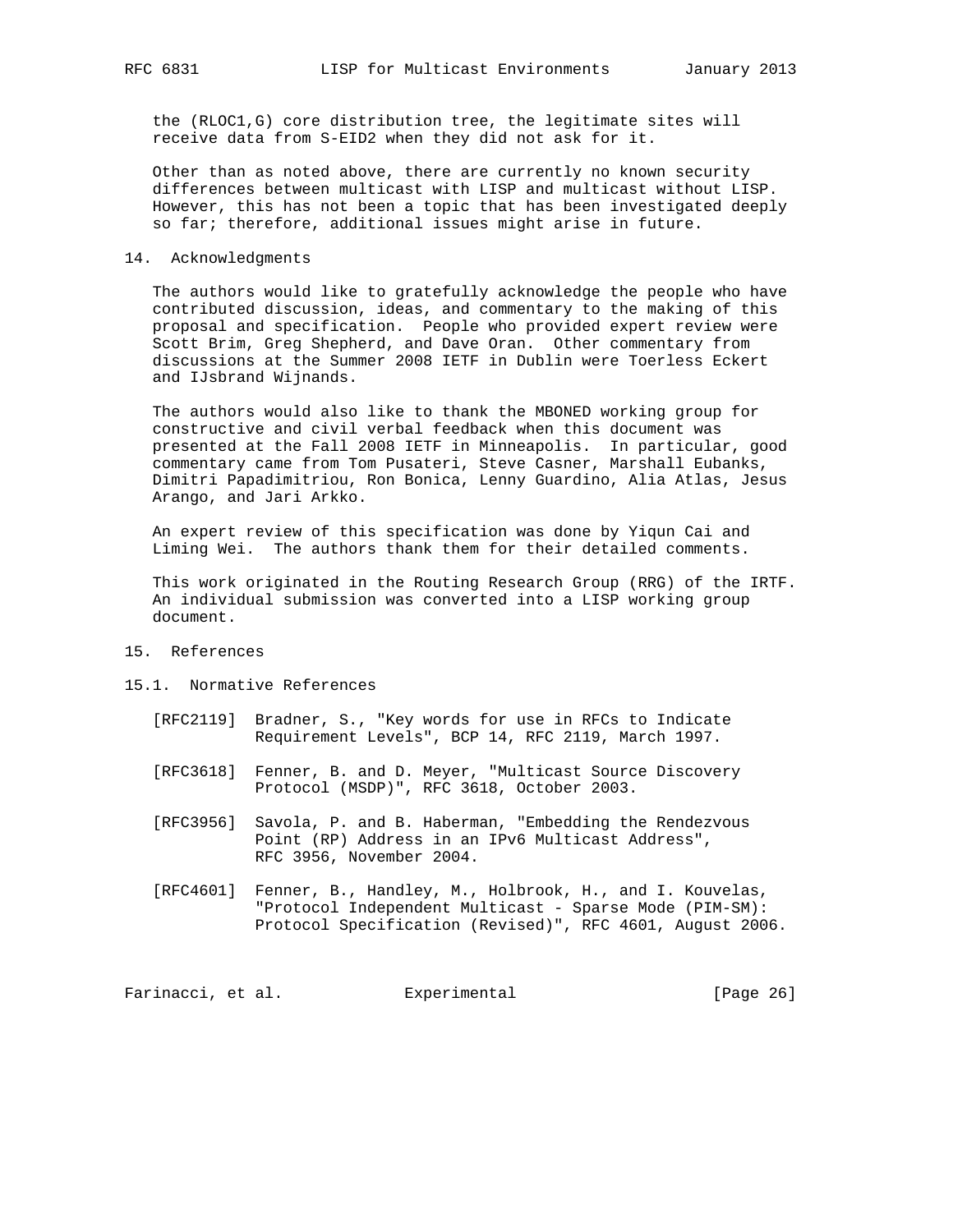- [RFC4604] Holbrook, H., Cain, B., and B. Haberman, "Using Internet Group Management Protocol Version 3 (IGMPv3) and Multicast Listener Discovery Protocol Version 2 (MLDv2) for Source- Specific Multicast", RFC 4604, August 2006.
- [RFC4607] Holbrook, H. and B. Cain, "Source-Specific Multicast for IP", RFC 4607, August 2006.
- [RFC4760] Bates, T., Chandra, R., Katz, D., and Y. Rekhter, "Multiprotocol Extensions for BGP-4", RFC 4760, January 2007.
- [RFC5015] Handley, M., Kouvelas, I., Speakman, T., and L. Vicisano, "Bidirectional Protocol Independent Multicast (BIDIR- PIM)", RFC 5015, October 2007.
- [RFC5135] Wing, D. and T. Eckert, "IP Multicast Requirements for a Network Address Translator (NAT) and a Network Address Port Translator (NAPT)", BCP 135, RFC 5135, February 2008.
- [RFC5496] Wijnands, IJ., Boers, A., and E. Rosen, "The Reverse Path Forwarding (RPF) Vector TLV", RFC 5496, March 2009.
- [RFC6830] Farinacci, D., Fuller, V., Meyer, D., and D. Lewis, "The Locator/ID Separation Protocol (LISP)", RFC 6830, January 2013.
- [RFC6832] Lewis, D., Meyer, D., Farinacci, D., and V. Fuller, "Interworking between Locator/ID Separation Protocol (LISP) and Non-LISP Sites", RFC 6832, January 2013.
- 15.2. Informative References
	- [MTRACE] Asaeda, H. and W. Lee, Ed., "Mtrace Version 2: Traceroute Facility for IP Multicast", Work in Progress, October 2012.
	- [RFC5059] Bhaskar, N., Gall, A., Lingard, J., and S. Venaas, "Bootstrap Router (BSR) Mechanism for Protocol Independent Multicast (PIM)", RFC 5059, January 2008.
	- [RFC6836] Farinacci, D., Fuller, V., Meyer, D., and D. Lewis, "Locator/ID Separation Protocol Alternative Logical Topology (LISP+ALT)", RFC 6836, January 2013.